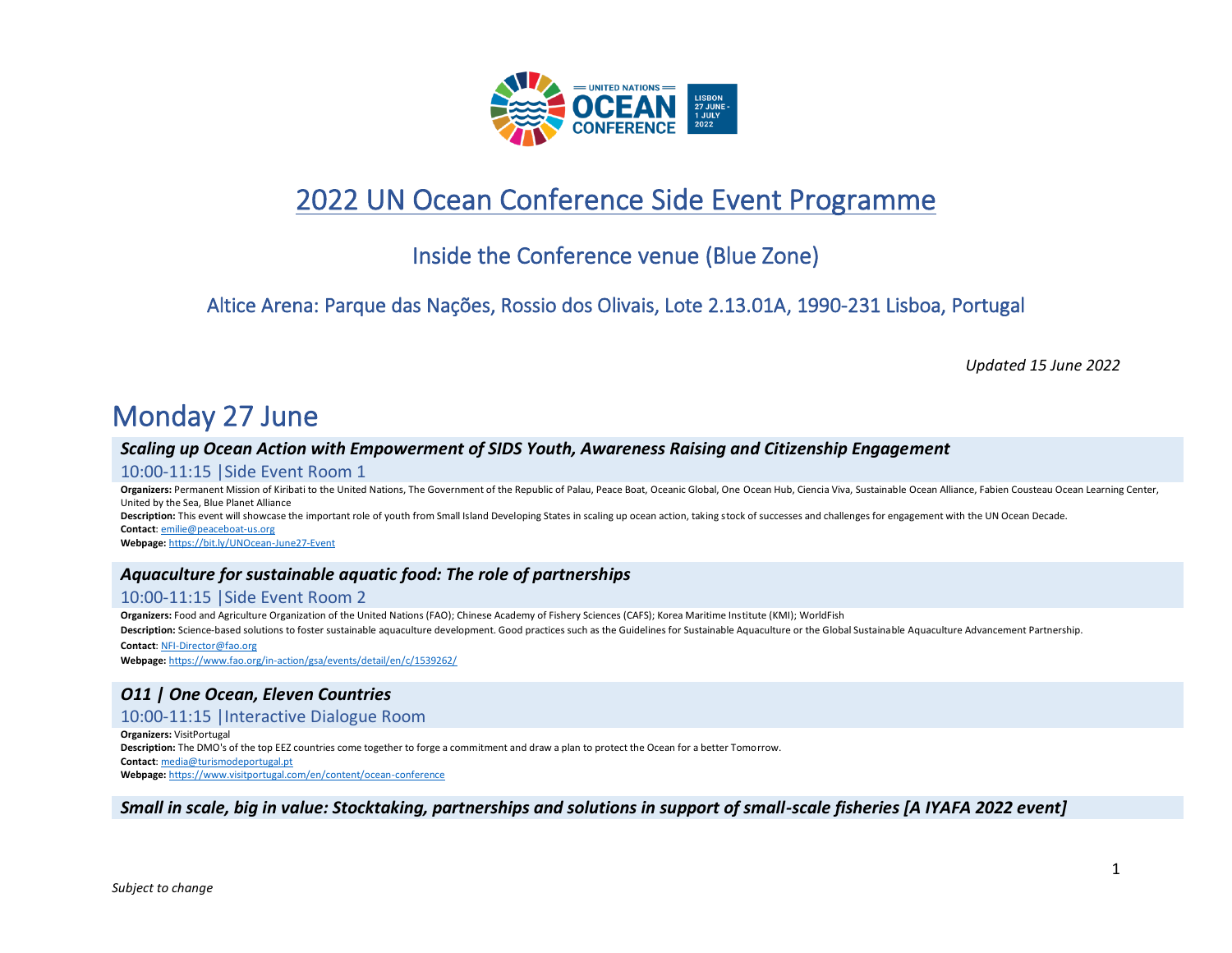

## 11:30-12:45 | Side Event Room 1

Organizers: Peru, FAO, Sweden, Norway. Members of the International Year of Artisanal Fisheries and Aquaculture (IYAFA) 2022 International Steering Committee (ISC): Indonesia - Ministry of Marine Affairs and Fisheries, Sen Ministry of Fisheries and Maritime Economy, Tanzania - Ministry of Livestock and Fisheries, International Collective in Support of Fishworkers (ICSF), IPC Fisheries Working Group. Official IYAFA 2022 supporters: Abalobi, A Confederation of Artisanal Fisheries Professional Organisations (CAOPA), Blue Ventures, Canari, China Blue, Comunidad y Biodiversidad (COBI), Community Conservation Research Network (Canada), Global Action Network-Sustaina Food from the Oceans and Inland Waters for Food Security and Nutrition (GAN). General Fisheries Commission for the Mediterranean (GFCM). German Agency for International Cooperation (GIZ). Gulf Caribbean Fisheries Institute International Institute for Environment and Development (IIED), International Pole and Line Foundation, Ocean Outcomes, One Ocean Hub, Sustainable Fisheries Initiative (SFI), University of the West Indies - Centre for Reso Management and Environmental Studies (CERMES), Environmental Defense Fund (EDF), Enaleia, Mundus Maris, United Nationals Association of Germany, WorldFish

Description: An inspiring journey across regions to inform deliberations on SDG 14.b on the occasion of the International Year of Artisanal Fisheries and Aquaculture 2022 as a major milestone to achieving this SDG **Contact**[: mcarranzan@rree.gob.pe](mailto:mcarranzan@rree.gob.pe)

**Webpage:** <https://www.fao.org/voluntary-guidelines-small-scale-fisheries/news-and-events/detail/en/c/1529971/>

### *Leading by doing: latest large-scale actions and new announcements on ocean conservation to achieve 2030 goals*

#### 11:30-12:45 | Side Event Room 2

Organizers: Portugal Ministry of Foreign Affairs, Ministry of Environment of the Dominican Republic, National Administration of Conservation Areas under the auspices of the Mozambique Ministry of Land and Environment, Secr the Ramsar Convention on Wetlands, International Union for Conservation Nature, Conservation International, Rare, WWF, TNC, Wetlands International, Global Mangrove Alliance, Mission Blue, Oceano Azul Foundation **Description:** Laying the foundation for future success, by showcasing ocean conservation solutions and impacts in Portugal, The Dominican Republic, Mozambique and elsewhere. **Contact**[: carla.grafino@mne.pt](mailto:carla.grafino@mne.pt)

**Webpage:**

#### *Ocean-based climate solutions in action – from offshore renewable energy to a clean, resilient maritime sector*

#### 11:30-12:45 | Interactive Dialogue Room

**Organizers:** UN Global Compact, United Nations Foundation, High Level Climate Champions, Getting to Zero Coalition (GMF), Aspen Institute, Ocean Conservancy Description: This event highlights how ocean-based climate solutions like sustainable offshore energy and green shipping corridors can be combined to accomplish the goals of the Paris Agreement and SDGs. **Contact**: [selwyn@unglobalcompact.org](mailto:selwyn@unglobalcompact.org)

**Webpage**:<https://www.eventbrite.com/e/2022-unoc-side-event-ocean-based-climate-solutions-in-action-tickets-355149801617>

# *Future of Food is Blue: Coalition Acts to Support Responsible Development of Aquatic Foods and Thriving Communities.*

#### 13:00-14:15 | Side Event Room 1

Organizers: Government of Iceland, Government of Canada, Germany - Federal Ministry for Economic Cooperation and Development Center (BMZ), Environmental Defense Fund (EDF), Ocean Solutions at Stanford, EAT, Food and Agriculture Organization of the United Nations (FAO), Global Action Network Sustainable Food from the Oceans and Inland Waters for Food Security and Nutrition (GAN) World Economic Forum (WEF), World Resources Institute (WR WWF, Friends of Ocean Action, RiseUp, Environmental Law Institute, the Pacific Community (SPC), Oceana, Worldfish, Wildlife Conservation Society (WCS), Safe Seaweed Coalition, Monterey Bay Aquarium, Global Salmon Initiativ FUTUREFISH

**Description:** Leaders will elevate the importance of climate smart blue foods in global food systems and in progressing the Sustainable Development Goals.

**Contact**[: kkelso@edf.org](mailto:kkelso@edf.org)

**Webpage**[: https://www.edf.org/sites/default/files/documents/Infographic\\_World%20Oceans%20Day\\_1.pdf](https://www.edf.org/sites/default/files/documents/Infographic_World%20Oceans%20Day_1.pdf)

### *From Science to Action: Blueing the Paris Agreement*

#### 13:00-14:15 | Side Event Room 2

**Organizers**: France, UNFCCC, Ocean & Climate Platform

**Description:** The event will present opportunities for strengthening ocean-based action, based on the best available science, to mitigate and adapt to climate change.

**Contact**[: secretariat@ocean-climate.org](mailto:secretariat@ocean-climate.org)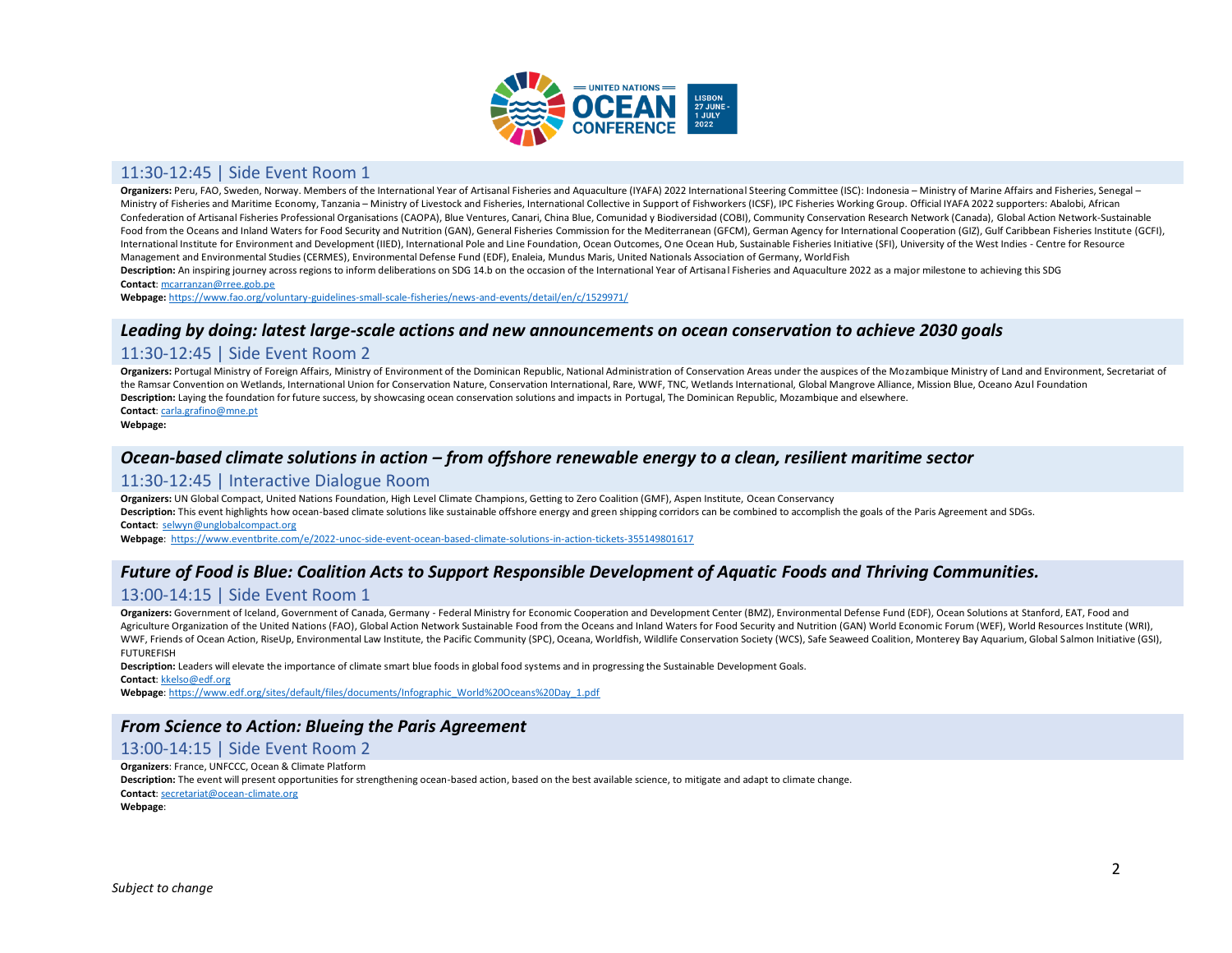

#### *A New Frontier in Marine Science and Innovation for Small Island Developing States*

#### 13:00-14:15 | Interactive Dialogue Room

**Organizers:** AOSIS, UN DESA, University of West Indies, University of Edinburgh; University of Wollongong, University of Washington, SPC

Description: Event to launch the Declaration for the enhancement of scientific knowledge, research capacity and transfer marine technology in Small Island Developing States, with announcements of new commitments. **Contact**[: ismail@aosis.org](mailto:ismail@aosis.org)

**Webpage:**

#### *All hands on deck: Accelerating Solutions to End Plastic Pollution*

#### 13:30-14:45 | Committee Room

Organizers: Government of Chile (Ministry of Foreign Affairs, Ministry of Environment), Government of the United Kingdom, UNEP, OECD, The World Bank, Global Plastic Action Partnership (World Economic Forum), Ocean Plastics Leadership Network, Plastic Oceans International, Searious Business.

Description: This session will bring together governments, private sector and civil society involved in developing tools and strategies needed to implement a legally binding instrument to end plastic pollution. **Contact**: [jbarrera@worldbankgroup.org](mailto:jbarrera@worldbankgroup.org)

**Webpage**:

# *Blue economy for the Pacific island countries – Leadership, capacity development and blue economy index*

#### 14:30-15:45 | Side Event Room 1

**Organizers:** Government of Palau, PICRC, OPRI-SPF, SPC, FFA

Description: Promoting a blue economy is an increasingly important policy goal to pursue sustainable development while harnessing marine and coastal ecosystems. Leaders will present their perspectives. **Contact**: [adelle.isechal@gmail.com](mailto:adelle.isechal@gmail.com)

**Webpage**[: https://www.spf.org/en/opri/](https://www.spf.org/en/opri/)

### *Science towards a sustainable ocean by 2030: International accountability, best practices and success stories*

#### 14:30-15:45 | Side Event Room 2

Organizers: MEXICO: The National Institute of Statistics and Geography (INEGI), the Ministry of Foreign Affairs (SRE), the Ministry of Environment and Natural Resources (SEMARNAT), the World Resources Institute (WRI), and Foundation (TOF). SPAIN: Ministry of Agriculture, Fishery and Food (MAPA). Ministry for Ecological Transition and Demographic Challenge (MITERD). Ministry of Transport, Mobility and Urban Agenda (MITMA) , Spanish National Council (CSIC) belonging to the Ministry of Science and Innovation (MICINN) through: Institute of Marine Sciences of Barcelona (ICM-CSIC) and Spanish Institute of Oceanography (IEO-CSIC). Ocean Cities Network consortium (https://ocean-cities.org) by means of the Institute of Marine Sciences of Barcelona (ICM-CSIC) and the Marine Technology Unit (UTM-CSIC). General Fisheries Commission for the Mediterranean of the Food and Agriculture Orga (GFCM-FAO). Portuguese Institute of the Sea and the Atmosphere (IPMA).

Description: The role of science to innovate and overcome challenges within the context of ocean data in Mexico. Science towards healthy ecosystems and sustainable use of marine resources; the Spanish experiences **Contact**[: arhodes@sre.gob.mx](mailto:arhodes@sre.gob.mx)

**Webpage**:

#### *High-Level Meeting of the Ocean Decade Alliance*

#### 15:00-16:15 | Committee Room

**Organizers:** Intergovernmental Oceanographic Commission of UNESCO; Portugal; Kenya **Description:** Unlocking investment in ocean science via the Ocean Decade Alliance. **Contact**[: a.clausen@unesco.org](mailto:a.clausen@unesco.org) **Webpage:** <https://www.oceandecade.org/un-ocean-conference/>

#### *Addressing water quality, models of good governance, and the climate crisis to enhance the resilience of coastal communities*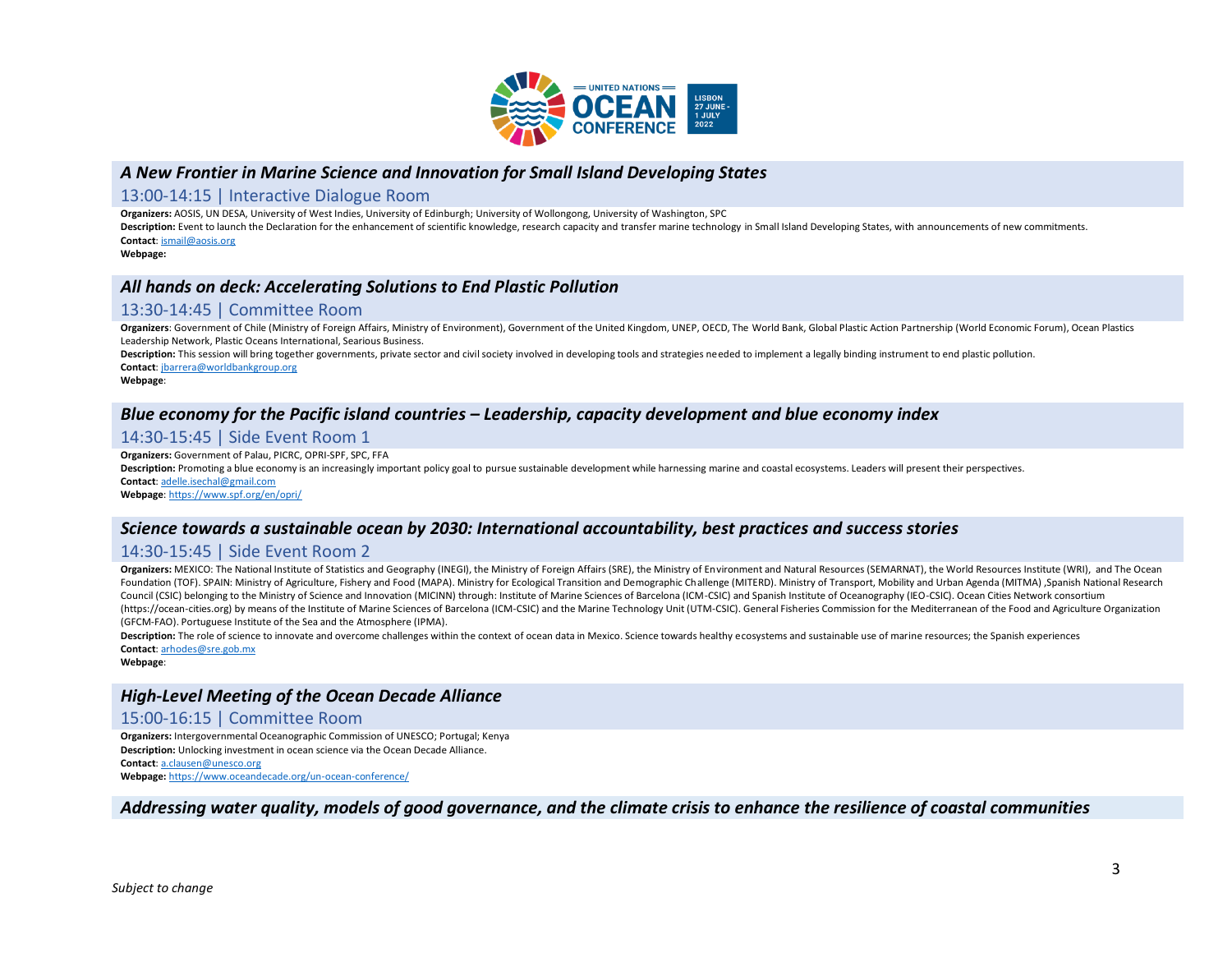

### 16:00-17:15 | Side Event Room 1

**Organizers**: Ocean Sewage Alliance, Regions4 Sustainable Development, Fair Oceans

Description: Climate Change and nutrient pollution are the two largest threats to the viability and resilience of our oceans. Addressing these issues requires strong partnerships and good governance structures. **Contact**: [kai.kaschinski@fair-oceans.info](mailto:kai.kaschinski@fair-oceans.info)

**Webpage**[: https://fair-oceans.info/unoc-2022-the-resilience-of-coastal-communities/](https://fair-oceans.info/unoc-2022-the-resilience-of-coastal-communities/)

# *Scaling up action and building effective partnerships for SDG14: the essential roles of higher education and business*

### 16:00-17:15 | Side Event Room 2

**Organizers:** The Partnering Initiative; International Association of Universities; University of Bergen; UN DESA; Ireland; OHRLLS

**Description:** How do we systematically engage higher education, increasing knowledge on sustainable oceans, and industry, bringing innovative and sustainable business, and drive partnership action towards SDG14? **Contact**: [darian.stibbe@tpiglobal.org](mailto:darian.stibbe@tpiglobal.org)

**Webpage**[: http://tiny.cc/oceans22](http://tiny.cc/oceans22)

# *TBC*

#### 16:30-17:45 | Committee Room

**Organizers: Description: Contact**: **Webpage**:

### *Launch of the Alliance of Countries for a Deep-Sea Mining Moratorium*

#### 17:30-18:45 | Side Event Room 1

**Organizers:** Republic of Palau, Deep Sea Conservation Coalition, WWF, UNEP Finance Initiative

Description: If permitted, deep-sea mining could irreversibly impact the ocean's role in climate stability, biodiversity and economies. A new Global Alliance of states calls for a moratorium on deep-sea mining. **Contact**: [sian@savethehighseas.org](mailto:sian@savethehighseas.org)

**Webpage**[: www.savethehighseas.org](http://www.savethehighseas.org/)

### *Accelerating Action Tackling Tsunami Risk: Partnerships and Solutions for A Safe Ocean Resilient to Tsunamis*

### 17:30-18:45 | Side Event Room 2

**Organizers:** UNESCO IOC

**Description:** This side event will showcase leading efforts on reducing tsunami risk as a key contribution to UN Ocean Decade and scaling up action on ocean science and innovation. **Contact**: [undrrcomms@un.org](mailto:undrrcomms@un.org)

**Webpage**[: https://www.undrr.org/event/accelerating-action-tackling-tsunami-risk-partnerships-and-solutions-safe-ocean-resilient](https://www.undrr.org/event/accelerating-action-tackling-tsunami-risk-partnerships-and-solutions-safe-ocean-resilient)

# Tuesday 28 June

### *Joining the dots between sustainable maritime logistics and planetary boundaries*

#### 10:00-11:15 | Committee Room

**Organizers**: Government offices of Sweden, Finnish Government, VTT, RISE Research Institutes of Sweden AB and Seas at risk

**Description:** This event endeavours to join the dots between sustainable maritime logistics and planetary boundaries, with practical solutions and increased ambitions.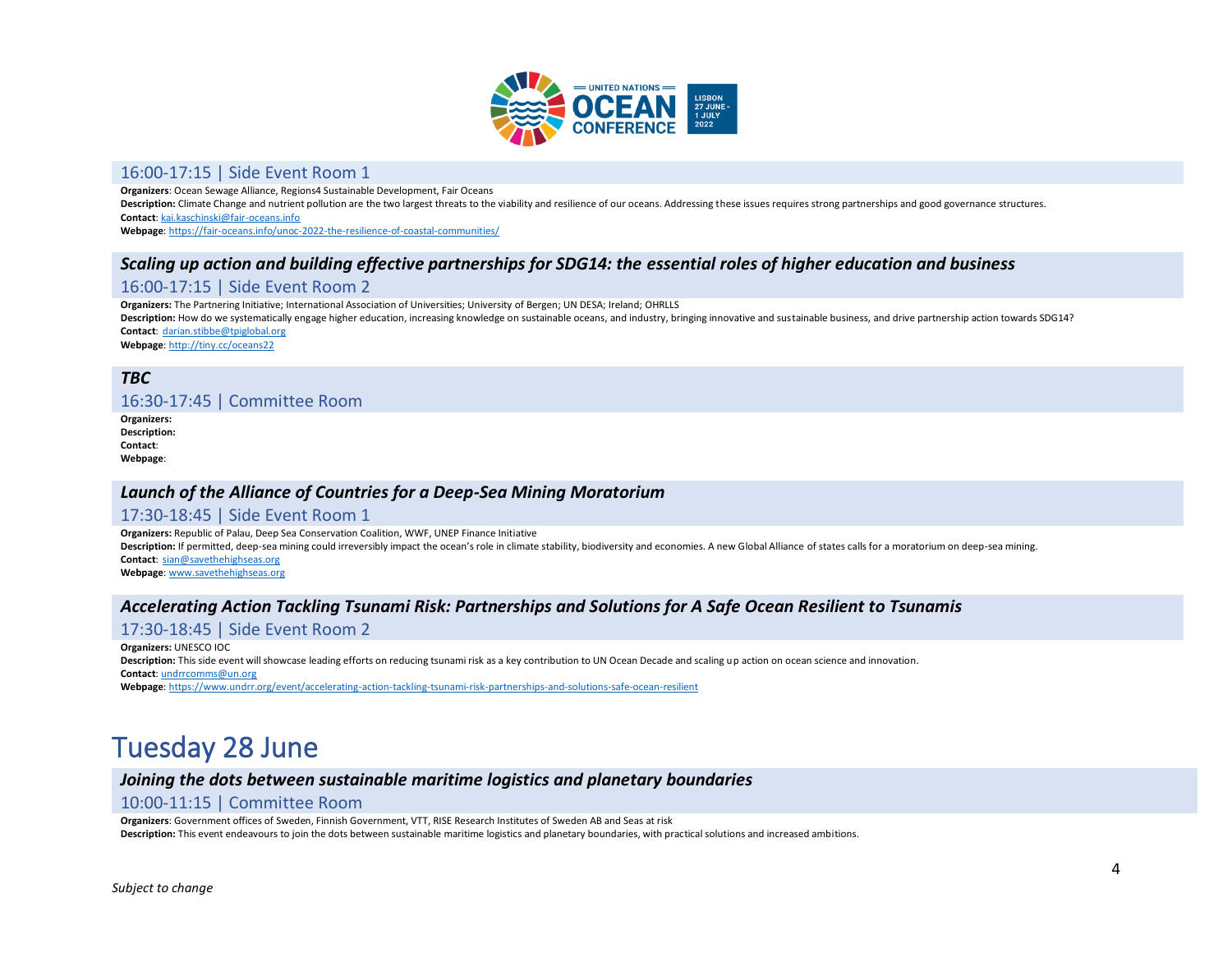

**Contact**: [linnea.hemmaro@ri.se](mailto:linnea.hemmaro@ri.se) **Webpage**:

#### *Empowering Women: An Ocean of Opportunities in Science, Policy and Blue Economy*

# 10:00-11:15 | Side Event Room 1

**Organizers**: World Maritime University, Sweden; International Maritime Organization; International Seabed Authority; Government of Antigua and Barbuda; Sailors for the Sea Japan, Japan; Leading Women for the Ocean **Description:** The side event will advocate increasing women's representation and participation in ocean science, policy-making, and blue economy for the sustainable development of the ocean. **Contact**: [goisecretariat@wmu.se](mailto:goisecretariat@wmu.se)

**Webpage**[: https://www.wmu.se/events/side-event-for-the-2022-un-oceans-conference](https://www.wmu.se/events/side-event-for-the-2022-un-oceans-conference) [; https://isa.org.jm/event/isa-at-unoc-2022](https://isa.org.jm/event/isa-at-unoc-2022)

#### *Planning and Sustainability in Adaptation to Climate Change*

#### 10:00-11:15 | Side Event Room 2

**Organizers:** Ministry of Environment, Urbanisation and Climate Change (TURKEY), The Mediterranean Action Plan of the United Nations Environment Programme (UNEP/MAP),THE SCIENTIFIC AND TECHNOLOGICAL RESEARCH COUNCIL OF TURKEY ( POLAR RESEARCH INSTITUTE), MIDDLE EAST TECHNICAL UNIVERSITY (The Institute of Marine Sciences), PAMUKKALE UNIVERSİTY (DEPARTMENT OF BIOLOGY) AND GAZI UNIVERSITY (SEA AND AQUATIC SCIENCES APPLICATION AND RESEARCH CENTER)

**Description:** The unplanned use of marine and ocean resources and climate change negatively affects the marine ecosystem. **Contact**: [vildan.bolukbasi@csb.gov.tr](mailto:vildan.bolukbasi@csb.gov.tr)

#### **Webpage**:

# *Financial Mechanisms and scientific knowledge for the transboundary marine conservation corridor of the Eastern Tropical Pacific and the key role of developing research capacities towards the designation and management of marine protected areas*

#### 11:30-12:45 | Committee Room

**Organizers**: INVEMAR – Colombia's Marine and Coastal Research Institute; Ministry of Environment and Sustainable Development of Colombia; CAF – Banco de Desarrollo de América Latina; CI - Conservation International Description: Science-based & financial supports focus to strengthening operational capabilities and sustainability of the protected areas, CAF financial contribution is a step forward towards ocean conservation. **Contact**: [francisco.arias@invemar.org.co](mailto:francisco.arias@invemar.org.co) **Webpage**[: https://bit.ly/3H7njSP](https://bit.ly/3H7njSP)

# *Addressing marine plastic pollution: How international cooperation and partnerships across science & technology can build capacities and lead to systems innovation*

# 11:30-12:45 | Side Event Room 1

Organizers: Centre Scientifique de Monaco; Fondation Prince Albert II de Monaco; Integrated Marine Debris Observing System (IMDOS); International Atomic Energy Agency (IAEA); International Maritime Organization (IMO)/Joint Experts on the Scientific Aspects of Marine Environmental Protection (GESAMP); Plymouth Marine Laboratory (PML); Red de Investigación de Estresores Marinos - Costeros en Latinoamérica y el Caribe (REMARCO); The Circulate I The Incubation Network; The Ocean Foundation; UN Environment Programme (UNEP)/ Global Partnership on Marine Litter (GPML); World Economic Forum.

Description: A discussion between different stakeholders to promote science, innovation, circularity, capacity building efforts and partnerships to adequately tackle the global issue of marine plastic pollution.

**Contact**[: m.metian@iaea.org](mailto:m.metian@iaea.org)

**Webpage**[: https://www.iaea.org/topics/coastal-and-marine/plastics/ocean2022-side-event](https://www.iaea.org/topics/coastal-and-marine/plastics/ocean2022-side-event)

### *Seabed mapping & marine data supporting multifunctional spatial planning*

#### 11:30-12:45 | Side Event Room 2

**Organizers**: SEI, International Hydrographic Organization, Sweden, United Kingdom, IOC UNESCO, African Union Commission

**Description:** This event will explore how seabed mapping and marine data - including real world cases, challenges and innovations - can contribute to a multifunctional use of the ocean.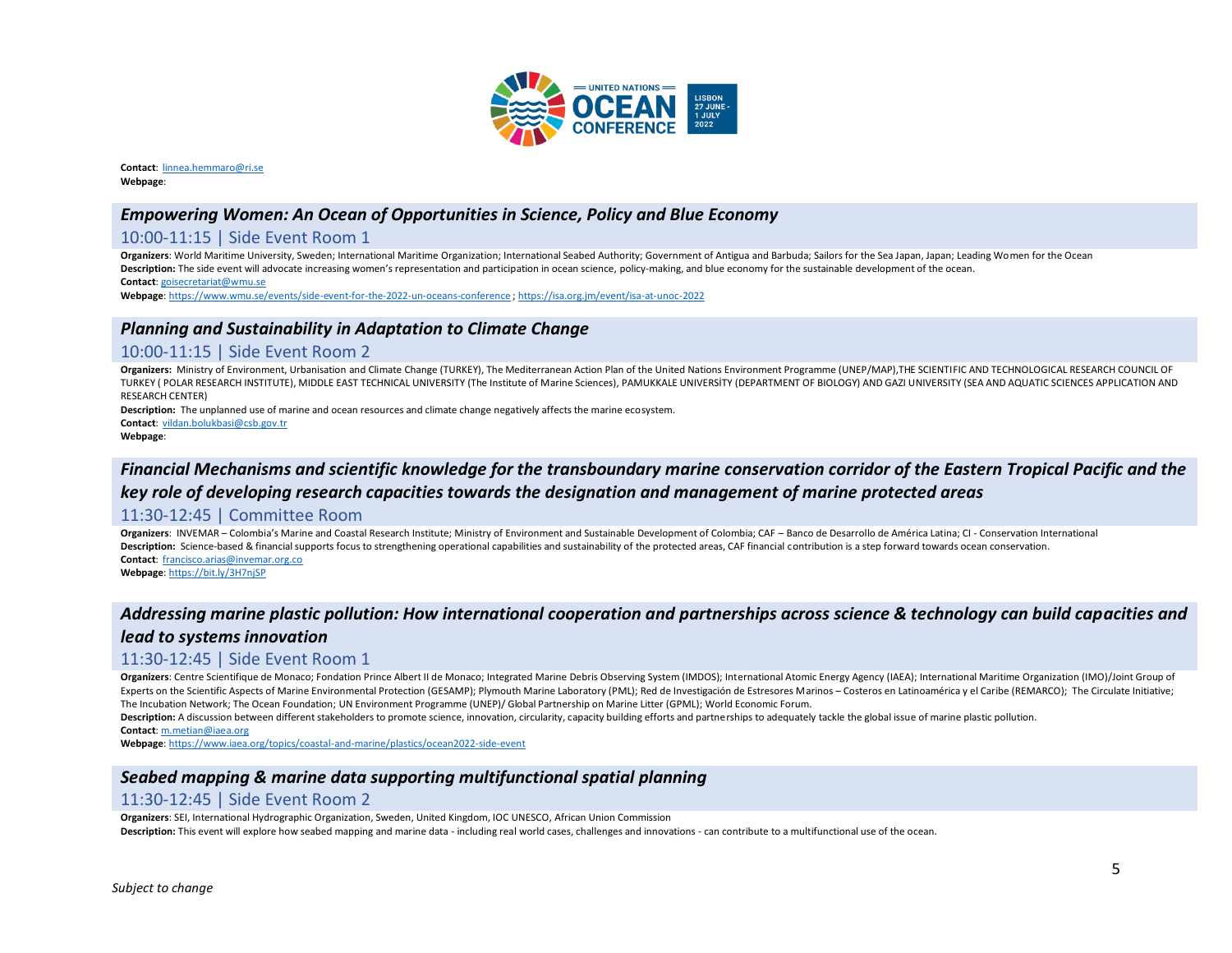

**Contact**: [info@iho.int](mailto:info@iho.int) **Webpage**[: https://iho.int/en/un-ocean-conference](https://iho.int/en/un-ocean-conference)

### *The Road to Sustainable Aquaculture*

# 13:00-14:15 | Side Event Room 1

**Organizers:** The Aquaculture Stewardship Council (ASC)**,** WEF Friends of Ocean Action; Certification and Ratings Collaboration **Description:** This panel brings together experts to discuss data tools and the development of a roadmap that will help guide the sustainable growth of aquaculture **Contact**: [Desiree.Pesci@asc-aqua.org](mailto:Desiree.Pesci@asc-aqua.org) **Webpage**[: https://certificationandratings.org/2022-un-ocean-conference](https://certificationandratings.org/2022-un-ocean-conference)

#### *The Blue Amazon: protection and green opportunities*

#### 13:00-14:15 | Side Event Room 2

**Organizers**: Ministry of the Environment - Brazil; Brazil's Navy **Description:** The event aims to share experiences based on concrete results achieved by Brazil to prevent and reduce marine pollution since the launch of the National Plan to Combat Marine Litter, in 2019. **Contact**: [andre.franca@mma.gov.br](mailto:andre.franca@mma.gov.br)

**Webpage**[: https://www.gov.br/mma/pt-br/assuntos/agendaambientalurbana/combate-ao-lixo-no-mar](https://www.gov.br/mma/pt-br/assuntos/agendaambientalurbana/combate-ao-lixo-no-mar)

# *Racing for Clean Seas: Sport as a game changer in promoting ocean health and accelerating the implementation of SDG 14*

### 13:00-14:15 | Committee Room

**Organizers**: UN Environment Programme - Clean Seas Campaign; International Olympic Committee; Fundacion Ecomar; Arabian Ocean Rowing Team; Mirupir Foundation and the Ocean Race; Kuwait Diving Team **Description:** This panel serves as an opportunity to highlight the unique platform sport and sport organizations have to amplify the message on the need for collective environmental action. **Contact**: [stephanie.gerretsen@un.org](mailto:stephanie.gerretsen@un.org)

**Webpage**[: http://www.cleanseas.org](http://www.cleanseas.org/)

#### *Leveraging the SIDS Partnerships Framework in Innovative Approaches to Achieve Action for SDG14*

### 13:15-14:30 | Plenary Room

**Organizers**: Pacific Small Island Developing States (PSIDS), Office of the Pacific Ocean Commissioner, Pacific Regional Environmental Programme (SPREP), The Pacific Community (SPC) **Description:** PSIDS will highlight the importance of genuine and durable partnerships for achieving action under SDG14 including expired targets which are priorities for PSIDS and integral to the 2030 Agenda. **Contact**: [psidschair@gmail.com](mailto:psidschair@gmail.com)

#### **Webpage**:

#### *Transparency, Technology, and Illegal, Unreported and Unregulated Fishing*

#### 13:15-14:30 | Interactive Dialogue Room

Organizers: Benin, Canada, Ecuador, the United Kingdom, the United States, the Fisheries Committee for the West Central Gulf of Guinea, Global Fishing Watch, the International Monitoring, Control and Surveillance Network, MDA Ltd., Bloomberg Philanthropies

Description: The Transparency, Technology and IUU Fishing side event will focus on concrete actions, based on science, and implemented via partnerships, innovative tools, and technologies, to combat IUU Fishing. **Contact**: [richard.vaughan@dfo-mpo.gc.ca](mailto:richard.vaughan@dfo-mpo.gc.ca)

**Webpage**:

### *TBC* 14:30-15:45 | Side Event Room 1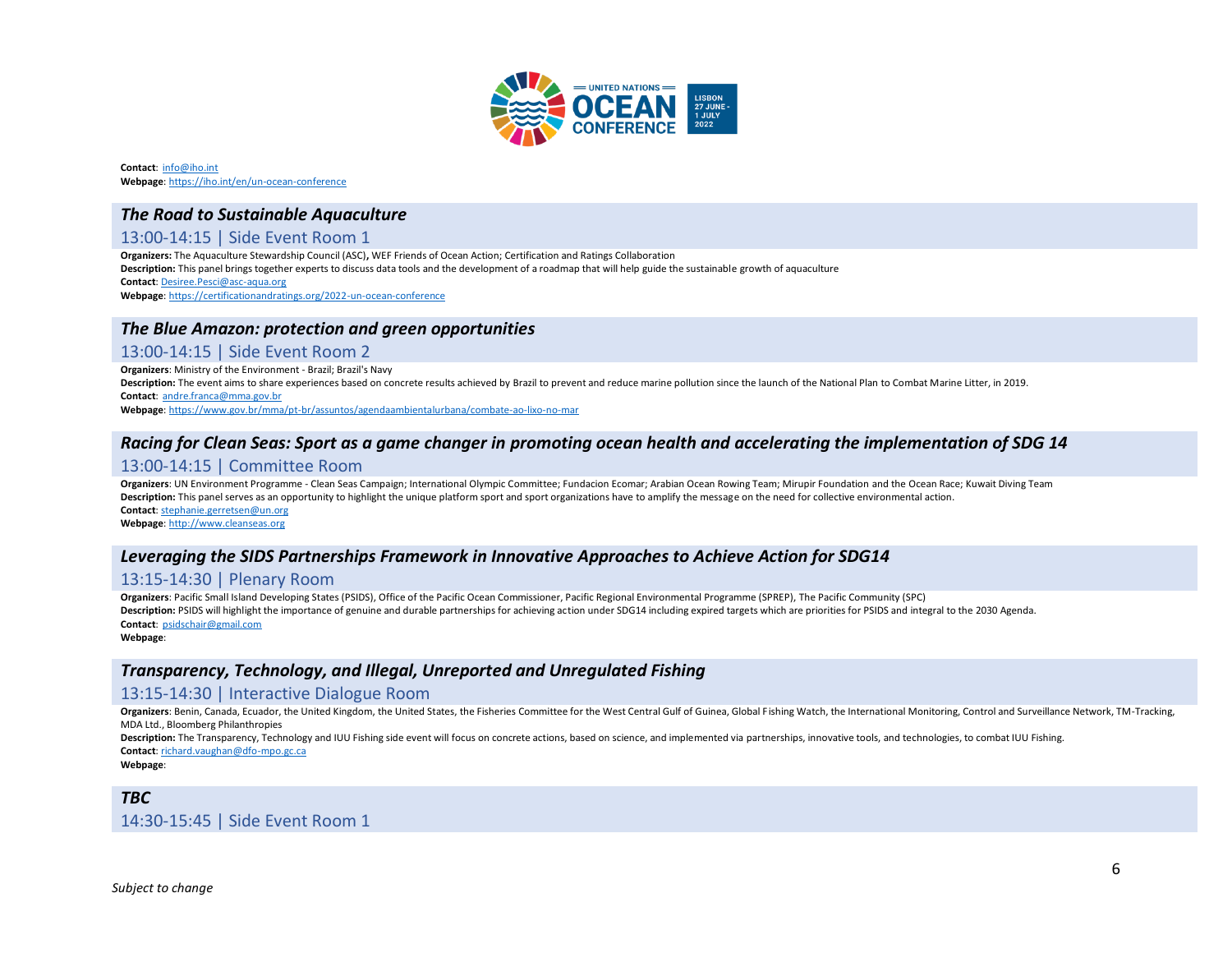

| Organizers:         |
|---------------------|
| <b>Description:</b> |
| <b>Contact:</b>     |
| Webpage:            |

# *Global partnerships: Strengthening SDG 14 efforts in the shipping and fisheries sectors through a science-based, multi-tiered approach*

### 14:30-15:45 | Side Event Room 2

Organizers: International Maritime Organization (IMO), Maritime and Port Division of the Ministry of Public Works and Transport (MOPT) of Costa Rica, Baltic and International Maritime Council (BIMCO), Norwegian Agency for Cooperation (NORAD) Food and Agriculture Organization (FAO) United National Development Program (UNDP)

Description: The event will focus on how international organizations has successfully partnered with governments, private sector, and academia to address marine pollution and sea-based sources of plastic litter **Contact**: [fhaag@imo.org](mailto:fhaag@imo.org) 

**Webpage**:

# *Accelerating ocean conservation and development of a regenerative Blue Economy in the Western Indian Ocean (WIO) region*

#### 14:30-15:45 | Committee Room

**Organizers:** UNECA and IUCN **Description:** The Great Blue Wall aims to expand ocean conservation in the WIO region, achieve the 30x30 biodiversity target and increase the resilience of coastal and marine ecosystems for both nature and people. **Contact**: [peter.manyara@iucn.org](mailto:peter.manyara@iucn.org)

**Webpage**[: https://www.greatbluewall.org/news/gbwatunoc-pt1/](https://www.greatbluewall.org/news/gbwatunoc-pt1/)

#### *Sustainable Ocean Economies that can drive a Blue Recovery and Sustainable Development - Launch of Fiji Blue Recovery Hub report*

#### 16:00-17:15 | Side Event Room 1

**Organizers:** OECD Description: This event will highlight new initiatives to foster a blue recovery and sustainable development through a more sustainable use of the ocean, and will launch the Fiji Blue Recovery Hub report. **Contact**: [piera.tortora@oecd.org](mailto:piera.tortora@oecd.org)

**Webpage**[: https://www.oecd.org/ocean/oecd-at-2022-UN-ocean-conference.htm](https://www.oecd.org/ocean/oecd-at-2022-UN-ocean-conference.htm)

### *Depolluting oceans through controlling trade in plastic wastes and combatting illegal traffic under the Basel Convention*

### 16:00-17:15 | Side Event Room 2

**Organizers:** UNEP/BRS Secretariat, UNODC **Description:** Combatting illegal traffic in plastic wastes helps managing them in the environmentally sound manner and preventing them from leaking into seas and oceans. **Contact**: [tatiana.terekhova@un.org](mailto:tatiana.terekhova@un.org) **Webpage**[: http://www.basel.int/](http://www.basel.int/)

## *Ocean Action in Support of SDG 14 - The AIS SIDS Perspective*

### 16:00-17:15 | Committee Room

Organizers: Republic of Cabo Verde / Republic of Maldives / Republic of Seychelles / Republic of Singapore / Alliance of Small Island States (AOSIS) / UN Department of Economic and Social Affairs (UNDESA) / Office of the H for Least Developed Countries, Landlocked Developing countries and Small Islands Developing States (OHRLLS)

**Description:** The Governments of Cabo Verde, Maldives, Seychelles, and Singapore are organizing a Ministerial side-event aiming at sharing ocean action-based best practices and identifying partnership opportunities **Contact**: [Sandra.Fortes@mnec.gov.cv](mailto:Sandra.Fortes@mnec.gov.cv)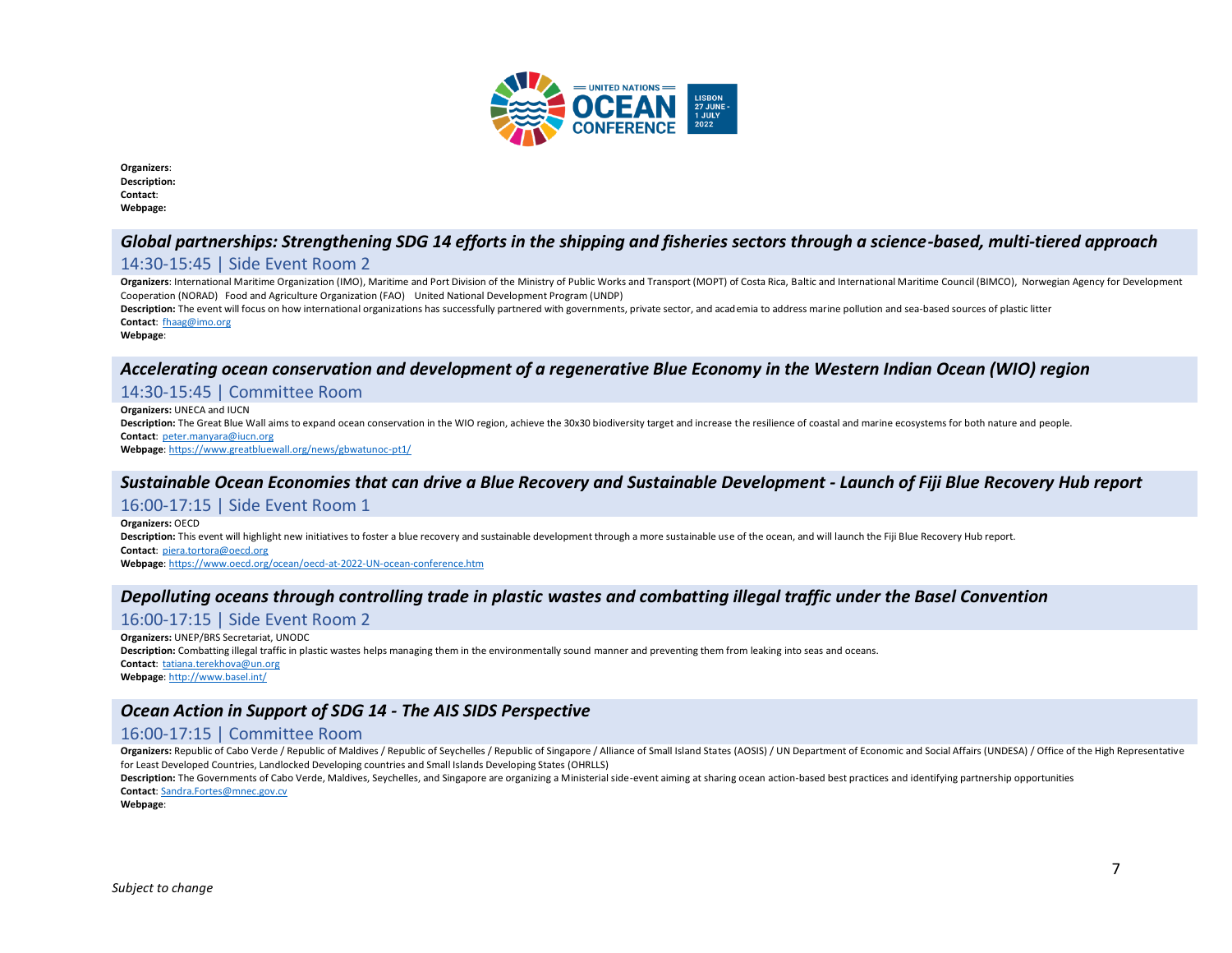

# *Ocean Science and Its Policy Interface: from Knowledge to Sustainable Ocean Solutions*

#### 17:30-18:45 | Side Event Room 1

**Organizers:** IOC-UNESCO, UN Secretariat Division for Ocean Affairs and the Law of the Sea

**Description:** This side event will provide a platform for world experts to showcase ambitious science-based initiatives that are accessible, reliable, scalable and sustainable.

**Contact**: [J.Barbiere@unesco.org](mailto:J.Barbiere@unesco.org)

**Webpage**[: https://www.unesco.org/en/un-ocean-conference-2022](https://www.unesco.org/en/un-ocean-conference-2022) [; https://www.un.org/regularprocess/](https://www.un.org/regularprocess/)

# *Building Resilience in Mangrove and Seagrass Ecosystems and Coastal Communities*

#### 17:30-18:45 | Side Event Room 2

**Organizers**: Ministry of Foreign Affairs, Sri Lanka and the Commonwealth Secretariat **Description:** This event will provide an overview of the science and policy adopted by Commonwealth nations to build resilience in mangrove and seagrass ecosystems and improve the livelihoods of local communities. **Contact**: [s.sitsabeshan@commonwealth.int](mailto:s.sitsabeshan@commonwealth.int) **Webpage**[: https://thecommonwealth.org/events/blue-charter-united-nations-ocean-conference-2022](https://thecommonwealth.org/events/blue-charter-united-nations-ocean-conference-2022)

#### *TBC*

# 17:30-18:45 | Committee Room

**Organizers: Description: Contact**: **Webpage**:

# Wednesday 29 June

*Partnerships and Innovative Finance: solutions for strengthening sustainable ocean-based economies in small island developing States,* 

#### *least developed countries and landlocked developing countries*

#### 10:00-11:15 | Committee Room

**Organizers**: UN Capital Development Fund; Office of the High Representative of LDCs, LLDCs and SIDS; Department of Economic and Social Affairs **Description:** This event seeks to explore Partnerships, ocean science and different sources of finance needed to grow sustainable ocean-based economies and resilience in SIDS, LDCs and LLDCs. **Contact**: [edoardo.tancioni@uncdf.org](mailto:edoardo.tancioni@uncdf.org) **Webpage**:

### *Public-private partnerships to share knowledge and resources for impactful solutions to address marine pollution*

### 10:00-11:15 | Side Event Room 1

Organizers: The Global Ghost Gear Initiative, The Ocean Cleanup, Fondation de la Mer, UN Global Compact Brazil, The Government of the United Kingdom, The Kingdom of the Netherlands (Ministry of Infrastructure and Water Man UN Global Compact, MedSea Foundation (Italy), UN Global Compact Norway, UN Global Compact Portugal

**Description:** Governments, science-driven organizations and corporates highlight policy, technology, CSR and on-the-ground solutions to address all sources of marine pollution in aquatic systems and on land. **Contact**: [Igiskes@oceanconservancy.org](mailto:Igiskes@oceanconservancy.org)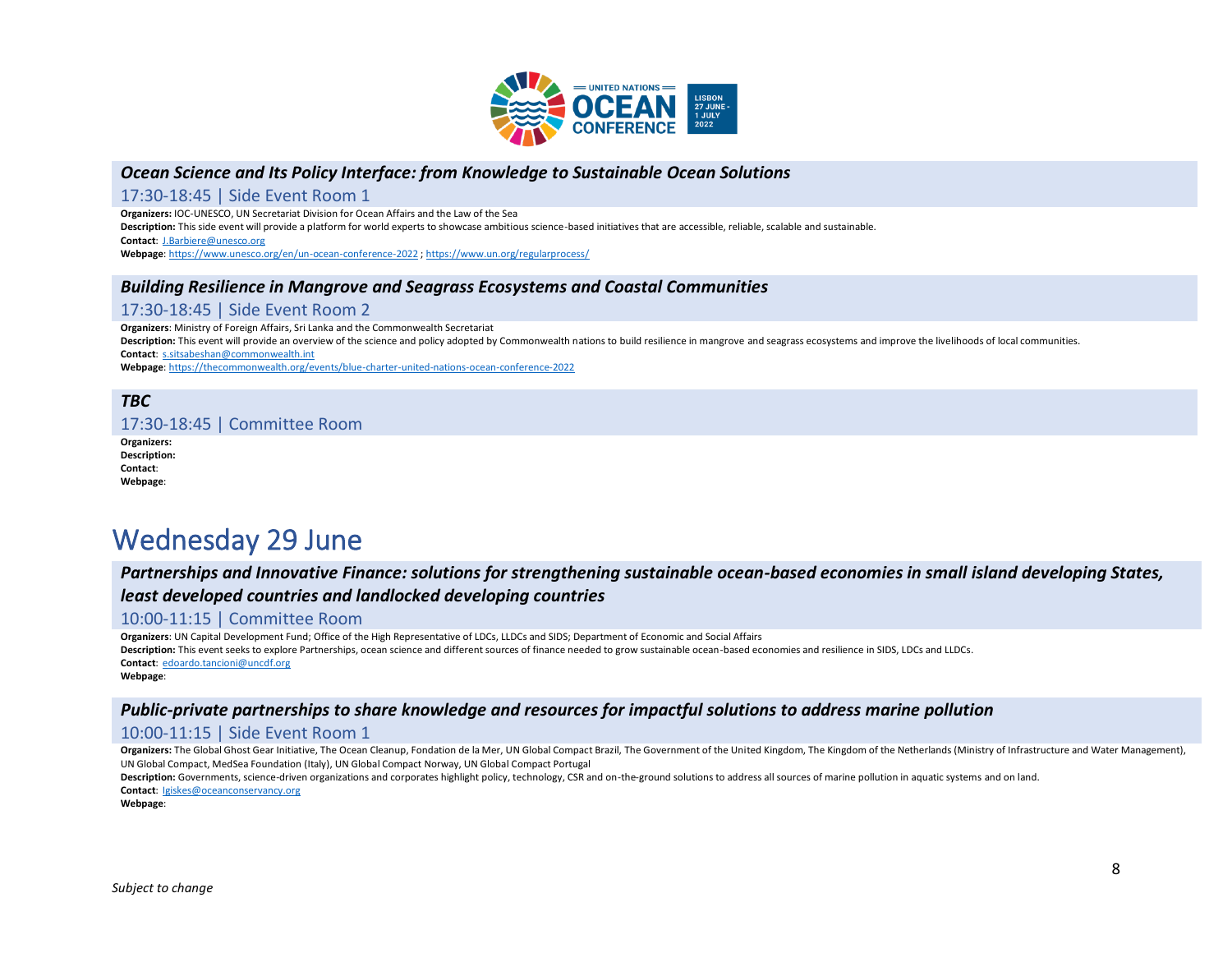

# *Partnerships for innovative financial instruments to support marine protected areas, coastal communities, and elimination of plastic pollution*

#### 10:00-11:15 | Side Event Room 2

Organizers: Ocean Conservancy; Blue Action Fund; World Economic Forum (Global Plastic Action Partnership); The Circulate Initiative; German Federal Ministry for Economic Cooperation and Development (BMZ); Swedish Ministry Affairs; Agence Française de Développement (AFD); Norwegian Agency for Development Cooperation (Norad)

**Description:** A discussion about the finance and partnerships needed to eliminate plastic pollution and advance the circular economy, and to support marine protected areas and coastal communities. **Contact**: [fvictoria@oceanconservancy.org](mailto:fvictoria@oceanconservancy.org)

**Webpage**:

# *Driving Positive Ocean Action: The Challenges and Opportunities of Sustainable Finance for 30by30 and Blue Economies*

### 11:30-12:45 | Committee Room

Organizers: Defra, UK Department for Environment, Food and Rural Affairs (Defra), Government of Fiji, The Waitt Institute, Ocean Risk and Resilience Action Alliance (ORRAA), Fisheries and Oceans Canada, The Global Ocean Al The High Ambition Coalition for Nature and People (HAC for N&P), UNEP ED, Oceano Azul Foundation, Oceans 5, Ministerio de Ambiente y Energía Costa Rica, Ministry of Environment and Energy Maldives, Government of Tonga, Blo Philanthropies

Description: Convening ocean leaders to demonstrate progress and ambition towards achieving a healthy ocean and blue economies underpinned by good management, quality marine protection and sustainable financing **Contact**: [kathryn.dawson2@defra.gov.uk](mailto:kathryn.dawson2@defra.gov.uk)

**Webpage**:

# *Accelerating innovation, Science and Technology, and promoting the involvement of Women and youth in Africa's Oceans and Seas in the*

#### *context of the Ocean Decade*

#### 11:30-12:45 | Side Event Room 1

**Organizers**: African Union Commission, Intergovernmental Oceanographic Commission of UNESCO - IOC

**Description:** This side event will discuss concrete pathways and identify partnerships to unlock the contribution of Africa's women and youth towards innovation, science and technology for ocean development. **Contact**: [EttaL@africa-union.org](mailto:EttaL@africa-union.org)

**Webpage**:

### *Promoting Blue Partnership for a Shared Sustainable Future*

# 11:30-12:45 | Side Event Room 2

**Organizers:** World Economic Forum; SEE Foundation; Eco Foundation Global & Birdlife International (International Coordinators of the World Coastal Forum Establishment Group); China Oceanic Development Foundation **Description:** This event aims to introduce the concept and principles of Blue Partnership and relevant practices, to explore a new model of ocean cooperation featuring inclusiveness and flexibility. **Contact**: [zhangjing@see.org.cn](mailto:zhangjing@see.org.cn)

**Webpage**[: http://www.cfocean.org/un.html](http://www.cfocean.org/un.html)

### *SDG 14 and the Post-2020 Global Biodiversity Framework: Carrying the Torch from Lisbon to Kunming (CBD COP 15) and Beyond*

### 13:00-14:15 | Side Event Room 1

**Organizers:** Secretariat of the Convention on Biological Diversity

**Description:** Exploring the linkages between SDG 14 and the post-2020 global biodiversity framework in order to catalyze enhanced ambition and improved implementation for a healthy and productive blue planet. **Contact**: [joseph.appiott@un.org](mailto:joseph.appiott@un.org)

**Webpage**:

#### *Trade facilitation for a sustainable blue economy*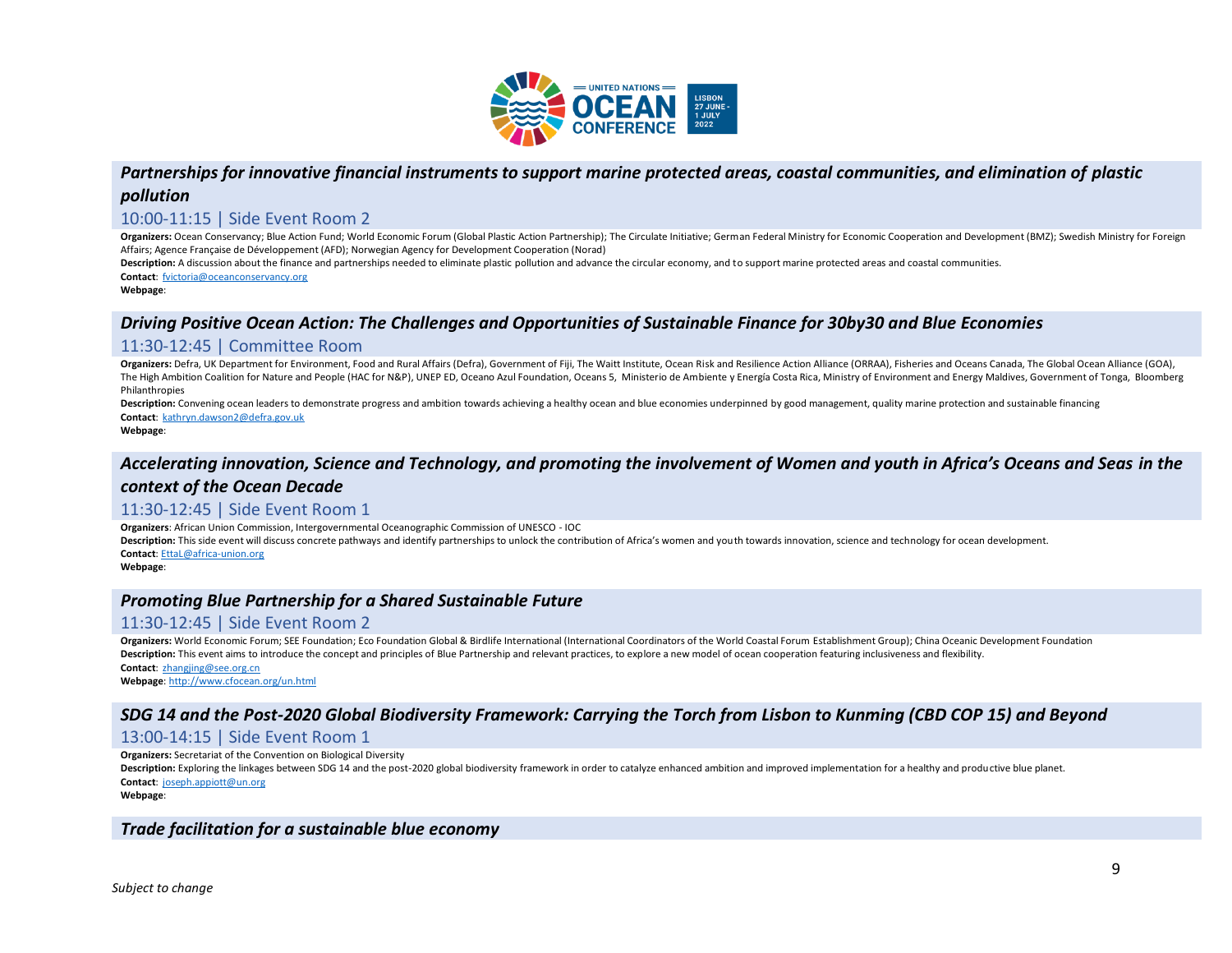

#### 13:00-14:15 | Side Event Room 2

**Organizers:** WTO, Commonwealth Secretariat, FAO, UNCTAD

**Description:** Multi-stakeholder panel discussing trade facilitation opportunities for sustainable fish trade and promoting the sustainable development of the blue economy

**Contact**: [sajal.mathur@wto.org](mailto:sajal.mathur@wto.org) **Webpage**[: www.wto.org](http://www.wto.org/)

#### *Tourism Ocean Action - Towards a circular and regenerative blue economy*

#### 13:00-14:15 | Committee Room

Organizers: World Tourism Organization (UNWTO); One Planet Network, UN Environment Programme (UNEP); Ministry of Economy and Maritime Affairs of Portugal; Ministry of Environment and Natural Resources of the Dominican Repu Ministry of Ecological Transition of France; Iberostar Group

Description: The event will explore innovative solutions from policy makers and businesses to accelerate ocean action in tourism and support the transition towards a more circular and regenerative blue economy

**Contact**: [sdt@unwto.org](mailto:sdt@unwto.org)

**Webpage**[: https://www.oneplanetnetwork.org/news-and-events/events/tourism-ocean-action](https://www.oneplanetnetwork.org/news-and-events/events/tourism-ocean-action)

#### *Launch of the 2022 FAO State of World Fisheries and Aquaculture Report – Towards Blue Transformation*

#### 13:15-14:30 | Plenary Room

**Organizers:** Food and Agriculture Organization of the United Nations (FAO)

Description: Current state, global trends and outlook of fisheries and aquaculture. The FAO Blue Transformation vision will be presented as a pathway towards sustainable aquatic food systems.

**Contact**: [NFI-Director@fao.org](mailto:NFI-Director@fao.org)

**Webpage**[: https://www.fao.org/publications/sofia/en/](https://www.fao.org/publications/sofia/en/)

#### *Ensuring the stewardship of seabed mineral resources and the protection of the marine environment of the Area for the benefit of*

#### *humankind*

#### 13:15-14:30 | Interactive Dialogue Room

Organizers: Government of Singapore; Government of France; Government of Senegal; International Seabed Authority; Government of the Cook Islands; Government of India; Government of Canada; Kingdom of Tonga; UN Office of Le Affairs – USG Legal Counsel; UN Department of Social and Economic Affairs; UN Global Compact; Organization of Economic and Cooperation Development ; IFREMER (France)

**Description:** Discuss how the international community, through ISA, cooperates for the stewardship of seabed mineral resources and the protection of the marine environment of the Area for the benefit of humankind **Contact**: [mbourrel@isa.org.jm](mailto:mbourrel@isa.org.jm)

**Webpage**[: https://isa.org.jm/event/isa-at-unoc-2022](https://isa.org.jm/event/isa-at-unoc-2022)

#### *Fostering multi-stakeholder partnerships and regional cooperation for SDG14*

#### 14:30-15:45 | Side Event Room 1

Organizers: Ministry of Environment, Government of Sweden; Italy - Ministry for Ecological Transition; Government of Mauritius; Slovenia - Ministry of the Environment and Spatial Planning; Partnership for Regional Ocean Go IDDRI, TMG)

Description: Multi-stakeholder partnerships and regional cooperation are cornerstones for achieving SDG 14. The event highlights successful examples e.g. collaborative MPAs and identifies opportunities for action **Contact**: [mitja.bricelj@gov.si](mailto:mitja.bricelj@gov.si)

**Webpage**:

# *Global launch of the Sustainable Seabed Knowledge Initiative (SSKI): Advancing scientific understanding of deep-sea ecosystems in the international seabed area for the benefit of all humanity*

14:30-15:45 | Side Event Room 2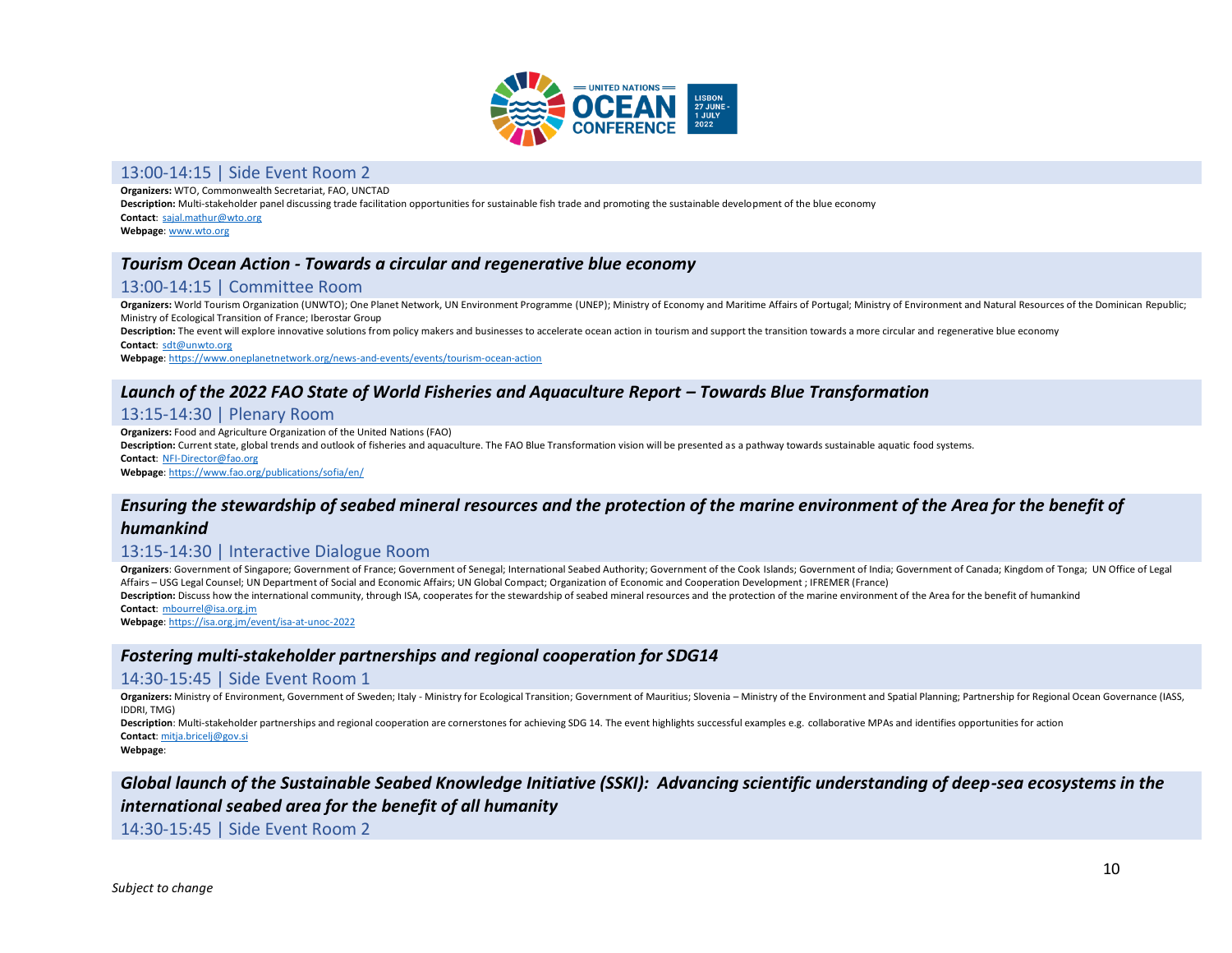

Organizers: Government of the Argentine Republic, European Commission, Ministry of Oceans and Fisheries of the Republic of Korea, Government of the Republic of South Africa, International Seabed Authority (ISA) Secretariat the Convention on Biological Diversity (CBD), Institut Français de Recherche pour l'Exploitation de la Mer (Ifremer), National Marine Biodiversity Institute of Korea (MABIK), Ocean Biodiversity Information System (OBIS) - Register of Marine Species (WoRMS)/ The Flanders Marine Institute (VLIZ).

Description: The Sustainable Seabed Knowledge Initiative (SSKI), led by the International Seabed Authority (ISA), will increase the availability and accessibility of scientific information on deep-sea ecosystems. **Contact**: [dicol@mrecic.gov.ar](mailto:dicol@mrecic.gov.ar)

**Webpage**:

# *Taking Action to Address Ocean Acidification and Implement SDG 14.3*

#### 14:30-15:45 | Committee Room

Organizers: International Alliance to Combat Ocean Acidification; Commonwealth Blue Charter; Plymouth Marine Laboratory; IOC-UNESCO; IAEA Ocean Acidification -International Coordination Centre; Global Ocean Acidification O Network; University of Washington

Description: This event will highlight Voluntary Commitments made across governments and civil society to advance OA policy, financing, literacy, science and innovation for management.

**Contact**: [Jessie@OAalliance.org](mailto:Jessie@OAalliance.org)

**Webpage**[: https://www.oaalliance.org/events/taking-action-to-address-ocean-acidification-and-implement-sdg-143](https://www.oaalliance.org/events/taking-action-to-address-ocean-acidification-and-implement-sdg-143)

#### *Scaling up ocean action through inter-agency cooperation coordination: Case studies, challenges and opportunities*

#### 16:00-17:15 | Side Event Room 1

**Organizers**: DESA; ESCAP; OLA/DOALOS; FAO; IAEA; IOC-UNESCO; ILO; IMO; ISA; UNDP; WMO

Description: UN-Oceans, the inter-agency mechanism for cooperation and coordination in ocean affairs will discuss partnerships and how enhanced inter-agency cooperation can contribute to scaling-up ocean action. **Contact**: [hicuburundi@un.org](mailto:hicuburundi@un.org)

**Webpage**[: www.unoceans.org](http://www.unoceans.org/)

#### *RISE UP – from a Blue Call to Action to a Blue Plan of Action*

#### 16:00-17:15 | Side Event Room 2

Organizers: Government of Tuvalu, Oceano Azul Foundation, Oak Foundation, Seas At Risk, Packard Foundation, Prince Albert II of Monaco Foundation, Waitt Foundation, Ocean Conservancy, Fauna and Flora International Description: RISE UP is a joint call from +550 ocean conservation organisations which highlights common priorities and solutions needed to tackle the ocean crisis and raise the level of ambition for ocean action. **Contact**: [scollins@oceanoazulfoundation.org](mailto:scollins@oceanoazulfoundation.org)

**Webpage**[: https://riseupfortheocean.org/](https://riseupfortheocean.org/)

### *Plastics and marine pollution: Innovations for SDG 14.1*

#### 16:00-17:15 | Committee Room

**Organizers**: Republic of Korea Ministry of Oceans and Fisheries, UNDP, UNOSD

Description: This event will highlight actions and progress made by the Republic of Korea and the UNDP Ocean Innovation Challenge in catalysing technology, policy and other innovations to reduce marine pollution. **Contact**: [oic.info@undp.org](mailto:oic.info@undp.org)

**Webpage**[: https://oceaninnovationchallenge.org/2022unoc-sideevent-sdg141](https://oceaninnovationchallenge.org/2022unoc-sideevent-sdg141)

#### *Islands of the Future: Blue Solutions and Highest Ambition on Climate Change*

#### 17:30-18:45 | Side Event Room 1

**Organizers**: Republic of Vanuatu, Tuvalu Government, Federation of Saint Kitts and Nevis, The Stimson Center, Taiwan International Cooperation and Development Fund, The Commonwealth Secretariat Description: Vanuatu, Tuvalu, St Kitts & Nevis with Stimson, TaiwanICDF & ComSec will share innovative research, tools, legal and diplomatic approaches for SIDS to take action to build coastal climate resilience. **Contact**: [VanuatuICJ@gmail.com](mailto:VanuatuICJ@gmail.com)

**Webpage**[: www.VanuatuICJ.com/unoc](http://www.vanuatuicj.com/unoc)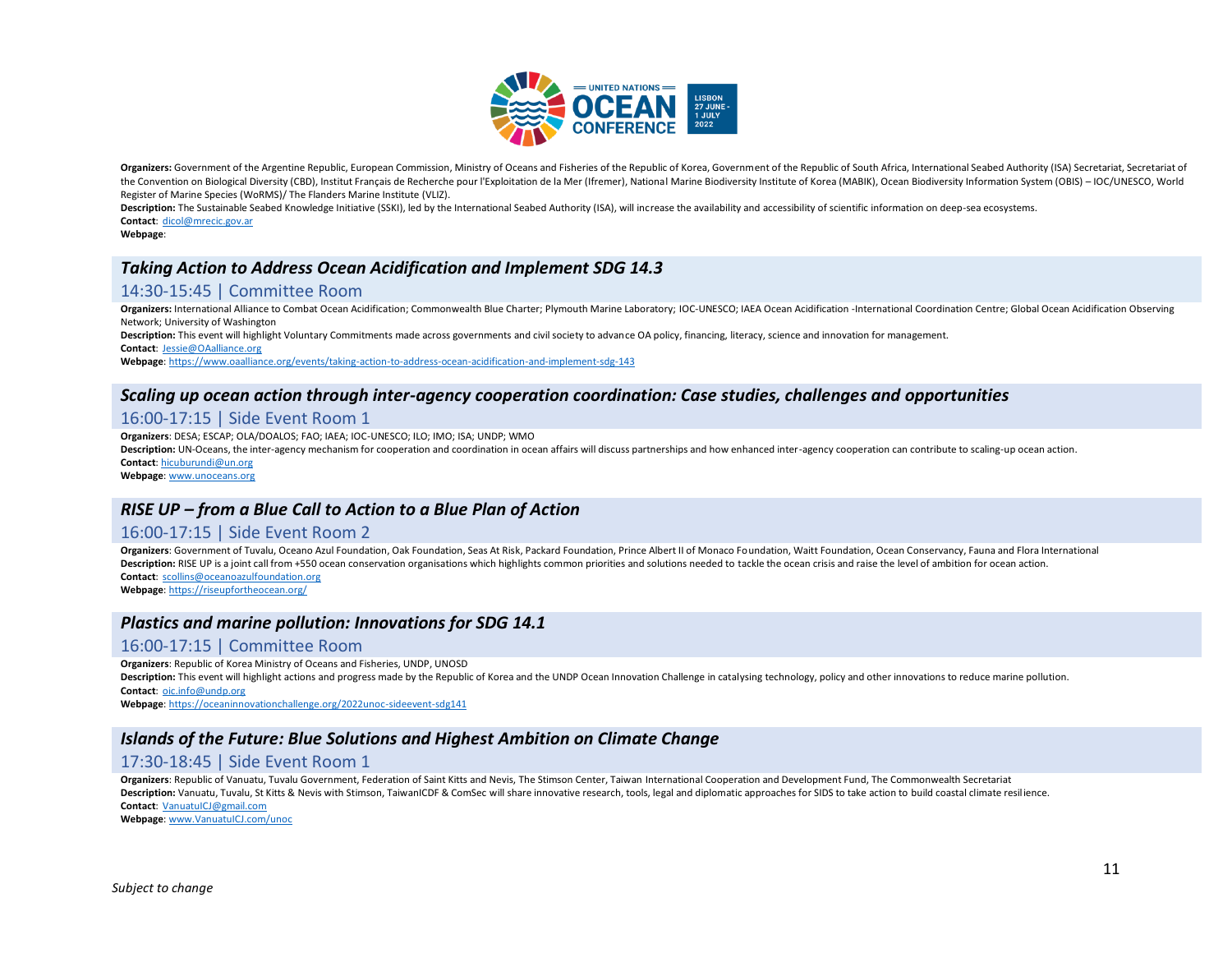

### *Our Changing Ocean: Navigating Observations and Building Research-Driven Solutions*

#### 17:30-18:45 | Side Event Room 2

**Organizers**: Earth Observatory of Singapore (EOS) at Nanyang Technological University (NTU), Consortium for Ocean Leadership (COL), Observing Air Sea Interactions Strategy (OASIS), Embassy of Portugal in Singapore **Description:** Unifying observational partners and strategies to develop an integrated global research network creating ocean and climate solutions critical to our survival - keynote by Dr Sylvia Earle. **Contact**: [krupa@ntu.edu.sg](mailto:krupa@ntu.edu.sg) **Webpage**:

# *Promoting and strengthening sustainable ocean based economies through regional cooperation on maritime decarbonization (focus: Africa)*

# 17:30-18:45 | Committee Room

**Organizers**: International Maritime Organisation (IMO),Maritime Technology Cooperation Centre for Africa (MTCC Africa), State Department for Shipping and Maritime Kenya, **Description:** This forum aims to promote the necessity to strengthen efforts globally to exchange knowledge about existing new green technologies and support their deployment through MTCC Africa and IMO CARES. **Contact**[: nlydia@jkuat.ac.ke](mailto:nlydia@jkuat.ac.ke)

**Webpage**[: http://mtccafrica.jkuat.ac.ke](http://mtccafrica.jkuat.ac.ke/)

# Thursday 30 June

# *Chile: a multi-sectoral innovation hub for effective ocean conservation*

#### 10:00-11:15 | Committee Room

**Organizers**: Fundación Meri; The Pew Charitable Trusts; Environmental Defense Fund; Blue Nature Alliance; Coral Reefs of the High Seas Coalition **Description:** Highlight the efforts made in the field of ocean protection through the establishment of marine protected areas and the implementation of new technologies. **Contact**: [svega@minrel.gob.cl](mailto:svega@minrel.gob.cl) **Webpage**:

# *The Regional response for the protection of the marine environment and its marine living resources from plastic pollution - A concrete case from the Mediterranean*

### 10:00-11:15 | Side Event Room 1

Organizers: Ministry of the Environment and Energy of Greece (Lead Organizer); United Nations Environment Programme / Mediterranean Action Plan (UNEP/MAP) (Co-organizer); Regional Activity Centre for Information and Commun (INFO/RAC) of UNEP/MAP; Regional Activity Centre for Sustainable Consumption and Production (SCP/RAC) of UNEP/MAP; Plan Bleu Regional Activity Centre of UNEP/MAP

Description: Advancing global efforts to address plastic pollution by showcasing progress and lessons from the Mediterranean through national & regional activities supported by UNEP/MAP-Barcelona Convention system **Contact**: [ghannem@un.org](mailto:ghannem@un.org)

**Webpage**[: https://www.unep.org/unepmap/events/Mediterranean-at-2022-UN-Ocean-Conference](https://www.unep.org/unepmap/events/Mediterranean-at-2022-UN-Ocean-Conference)

### *Creating a Blue Society: Innovative solutions for sustainable ocean and coastal management action*

### 10:00-11:15 | Side Event Room 2

Organizers: Global Ocean Forum; Nausicaa National Sea Center, France; World Ocean Network; One Ocean Hub; Organisation of African, Caribbean and Pacific States; African Union Development Agency; Global Fund for Coral Reefs Nations Development Programme; Acadia University; Envirostrat; Coastal Policy and Humanities Research; Urban Coast Institute, Monmouth University

**Description:** Features scientific and innovative approaches to ocean-based socio-economic development that integrate enduring coastal and ocean management concepts based on the idea of a Blue Society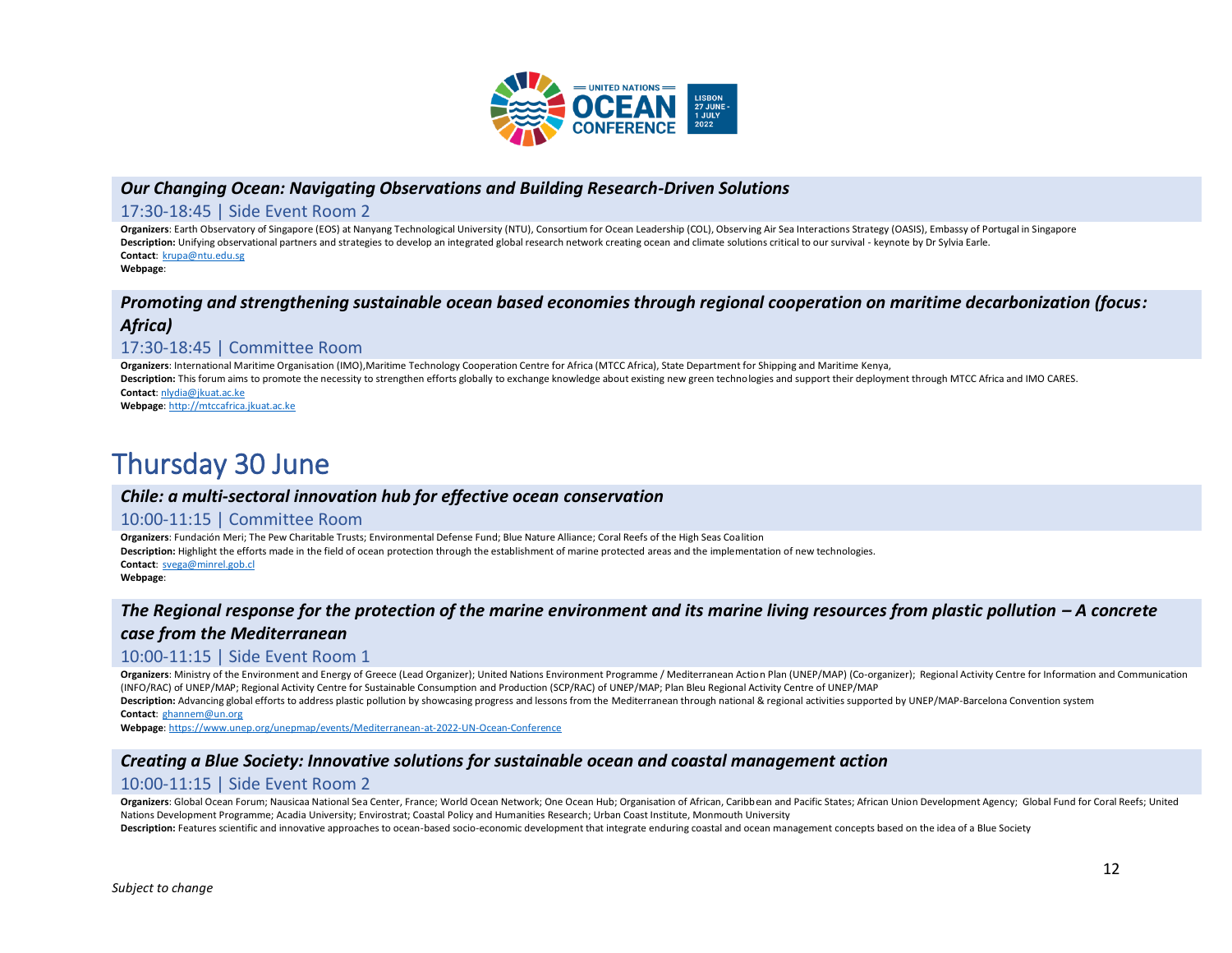

**Contact**: [mbalgos@globaloceanforum.com](mailto:mbalgos@globaloceanforum.com) **Webpage**[: https://globaloceanforum.com/](https://globaloceanforum.com/)

#### *Seaweed: A Revolution to Achieve Goal 14 and More*

#### 11:30-12:45 | Committee Room

**Organizers**: Safe Seaweed Coalition; Lloyd's Register Foundation; UN Global Compact

**Description:** The proposed event aims to highlight seaweed's revolutionary role in addressing world's most pressing challenges and the achievement of the Sustainable Development Goals (SDGs), notably SDG 14. **Contact**: [VINCENT.DOUMEIZEL@LR.ORG](mailto:VINCENT.DOUMEIZEL@LR.ORG)

**Webpage**[: www.safeseaweedcoalition.org](http://www.safeseaweedcoalition.org/)

### *From Ocean Knowledge to Action: Developing Capacity to Create a Sustainable Ocean Economy*

#### 11:30-12:45 | Side Event Room 1

**Organizers**: International Ocean Institute (IOI); United Nations Conference on Trade and Development (UNCTAD); United Nations Institute for Training and Research (UNITAR); One Ocean Hub (as part of UNITAR); GOAL Global **Description:** Multi-level knowledge sharing and synergising networks thematically unite the initiatives of IOI, UNCTAD, UNITAR/OOH and GOAL Global, focusing on developing capacity for a Sustainable Ocean Economy. **Contact**: [katharina.sill@unitar.org](mailto:katharina.sill@unitar.org)

**Webpage**[: https://unctad.org/meeting/unoc-side-event-ocean-knowledge-action-developing-capacity-create-sustainable-ocean-economy](https://unctad.org/meeting/unoc-side-event-ocean-knowledge-action-developing-capacity-create-sustainable-ocean-economy)

### *Delivering global commitments in the Baltic Sea region*

#### 11:30-12:45 | Side Event Room 2

Organizers: Ministry of the Environment, Estonia; Ministry of the Environment, Germany; Ministry of Environment, Finland; Ministry of Environment, Latvia; Ministry of Environment, Saveden; Institute for Advanced Sustainabi (IASS); World Commission on Protected Area (WCPA); Coalition Clean Baltic (CCB); Commission for the Protection of the Marine Environment of the North-East Atlantic (OSPAR); Commission for the Protection of the Baltic Sea M Environment (HELCOM).

Description: The side event will highlight the role of effective regional marine governance and showcase the work of the Helsinki Commission for the Protection of the Marine Environment of the Baltic Sea. **Contact**: [rene.reisner@envir.ee](mailto:rene.reisner@envir.ee)

**Webpage**[: https://www.envir.ee/en/unoc-BalticSea](https://www.envir.ee/en/unoc-BalticSea)

### *Sustainable Ocean Development "Beyond GDP"*

### 13:00-14:15 | Side Event Room 1

Organizers: Global Ocean Accounts Partnership, United Nations Economic and Social Commission for Asia and the Pacific, High Level Panel for a Sustainable Ocean Economy, Government of Canada, Government of Indonesia, Govern the United Kingdom, Government of the United States, other partners pending

**Description:** Scaling global efforts to make nature and people count through ocean accounts, as a foundation of measurement and management of progress towards sustainable ocean development

**Contact**: [info@oceanaccounts.org](mailto:info@oceanaccounts.org)

**Webpage**[: www.oceanaccounts.org](http://www.oceanaccounts.org/)

## *Marine Plastic Debris: Global Commitments and Actions for a Clean Ocean*

#### 13:00-14:15 | Side Event Room 2

**Organizers**: Secretariat of National Coordination Team for Marine Debris Handling, Indonesia and Coordinating Ministry for Maritime Affairs and Investment, Indonesia

**Description:** Marine plastic litter has detrimental impacts on life's various aspects. This event will cover multi stakeholders' approach, success story, and collaboration in combatting marine plastic litter.

**Contact**: [ariel.adimahavira@undp.org](mailto:ariel.adimahavira@undp.org)

**Webpage**[: https://bit.ly/marineplasticdebrisUNOC2022](https://bit.ly/marineplasticdebrisUNOC2022)

#### *Blue Carbon: Charting the Path for Governance and Partnerships*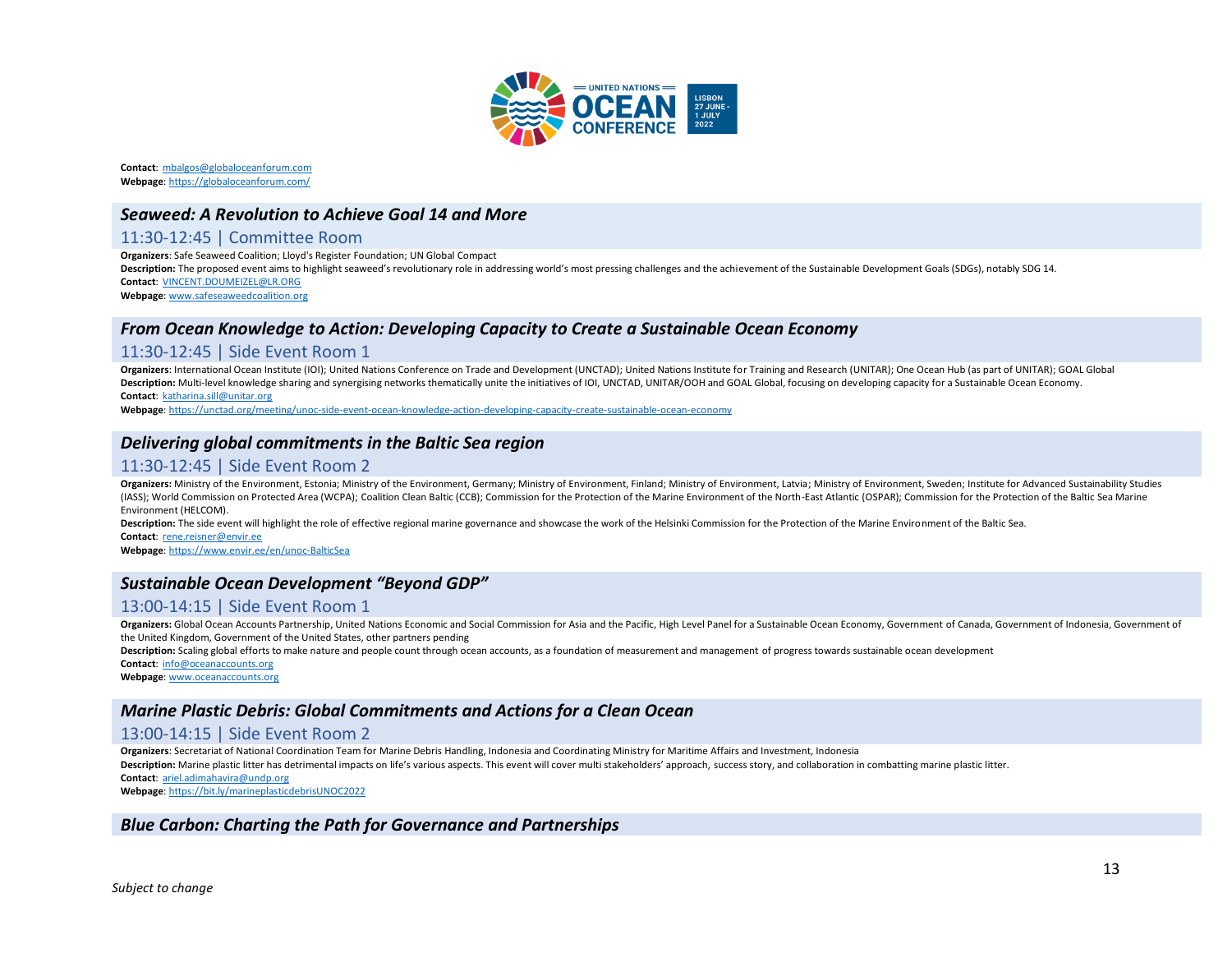

### 13:00-14:15 | Committee Room

Organizers: Lead Organizations and Partners: 1. Australian Government Department of Foreign Affairs and Trade: The International Partnership for Blue Carbon, including partners: UK Department for Environment, Food & Rural Scottish Blue Carbon Forum, International Union for Conservation of Nature (IUCN), Australian Department of Agriculture, Water and the Environment, Intergovernmental Oceanographic Commission (IOC) of UNESCO, Secretariat of Convention on Wetlands (Ramsar), Rare, Centre for International Forestry Research (CIFOR), US National Oceanic and Atmospheric Administration (NOAA), Blue Ventures, CATIE 2. Coordinating Ministry for Maritime Affairs and I The Republic of Indonesia and Indonesia Ocean Justice Initiative (IOJI) 3. World Economic Forum (Friends of Ocean Action): Karen Demavivas, Lead, Friends of Ocean Action, World Economic Forum, Whitney Johnston, Director of Sustainability, Salesforce; Jennifer Howard, Senior Director, Blue Carbon Programme, Conservation International; Karen Sack, Executive Director & Co-Chair, ORRAA; Emily Landis, Climate and Ocean Lead, TNC; John Ehrmann, Se The Meridian Institute; Douglas McCauley, Benioff Ocean Initiative 4. Government of Commonwealth of The Bahamas: Beneath The Waves, Oceans2050, Sea Legacy and International Monetary Fund Description: As solution to climate change while also generating co-benefits, blue carbon requires governance and partnerships to ensure credible projects with sustainable and equitable best practice principles. **Contact**: [gracegb@oceanjusticeinitiative.org](mailto:gracegb@oceanjusticeinitiative.org)

**Webpage**[: https://bluecarbonpartnership.org/the-united-nations-ocean-conference-unoc/](https://bluecarbonpartnership.org/the-united-nations-ocean-conference-unoc/)

#### *Ocean Governance - From scientific information through political commitments to effective management and action*

#### 13:15-14:30 | Plenary Room

**Organizers**: European Commission, Federal Government of Germany and International Union for Conservation of Nature (IUCN) Description: The event will present a stocktake of knowledge, solutions and actions for effective ocean governance to achieve conservation and sustainable use, encompassing climate and biodiversity. **Contact**: [maria-joanna.laamanen@ec.europa.eu](mailto:maria-joanna.laamanen@ec.europa.eu) **Webpage**:

#### *Enhancing Support for the Sustainable Blue Economy: Scaling Innovative, Transformative and Durable Investments in SIDS*

#### 13:15-14:30 | Interactive Dialogue Room

**Organizers**: Alliance of Small Island States | Global Environment Facility

**Description:** Featuring blue bonds, this session will explore ways to make ocean-focused investments in SIDS more integrated, transformative and durable to achieve a sustainable blue economy that works for everyone. **Contact**: [jabal.hassanali@aosis.org](mailto:jabal.hassanali@aosis.org)

**Webpage**[: https://www.aosis.org/enhancing-support-for-the-sustainable-blue-economy-scaling-innovative-transformative-and-durable-investments-in-sids/](https://www.aosis.org/enhancing-support-for-the-sustainable-blue-economy-scaling-innovative-transformative-and-durable-investments-in-sids/)

### *Safety, equity and sustainability from source to sea — collaborative science-based and data-driven approaches*

### 14:30-15:45 | Side Event Room 1

Organizers: Accenture Development Partnerships, Stockholm Resilience Center, Stockholm International Water Institute, Lloyd's Register Foundation, UN Global Compact, HUB Ocean, Baltic Health Index, Ocean 100 Dialogues, Sea Business for Ocean Stewardship, SwedBio, Government of the Netherlands, Government of Sweden, United Nations Development Programme, United Nations Educational, Scientific and Cultural Organization International Hydrological Programme, Food and Agriculture Organization of the United Nations, United Nations Environment Programme, Global Environment Facility, Secretariat of the Convention on Wetlands, International Union for Conservation of Natu the Baltic, Swedish Agency for Marine and Water Management, Stockholm Environment Institute, Ocean Sewage Alliance and Global Water Partnership

Description: Science-based, data-fuelled collaborations are critical to restoring ocean health and ensuring a safe, just blue economy. Barriers, opportunities and innovative approaches will be shared and discussed **Contact**: [lovisa.bergman@accenture.com](mailto:lovisa.bergman@accenture.com)

**Webpage**[: https://siwi.org/event/safety-equity-and-sustainability-from-source-to-sea-collaborative-science-based-and-data-driven-approaches](https://siwi.org/event/safety-equity-and-sustainability-from-source-to-sea-collaborative-science-based-and-data-driven-approaches)

#### *Increasing transparency to eradicate IUU fishing and deliver SDG 14*

### 14:30-15:45 | Side Event Room 2

Organizers: Oceana, Seafood Legacy, WWF (European Policy Office, office in United States of America and Japan), The Nature Conservancy, Environmental Justice Foundation, The Pew Charitable Trusts. Fisheries Transparency In for Strategic and International Studies (CSIS), Sailors for the Sea Japan, Sciaena, Citizens Institute for Environmental Studies (CIES) South Korea, Regional Partnership for the Conservation of the Coastal and Marine Zone **Description:** A panel discussion setting out how a fundamental shift toward transparency can be achieved to combat illegal fishing and related abuses.

**Contact**: [vvulperhorst@oceana.org](mailto:vvulperhorst@oceana.org)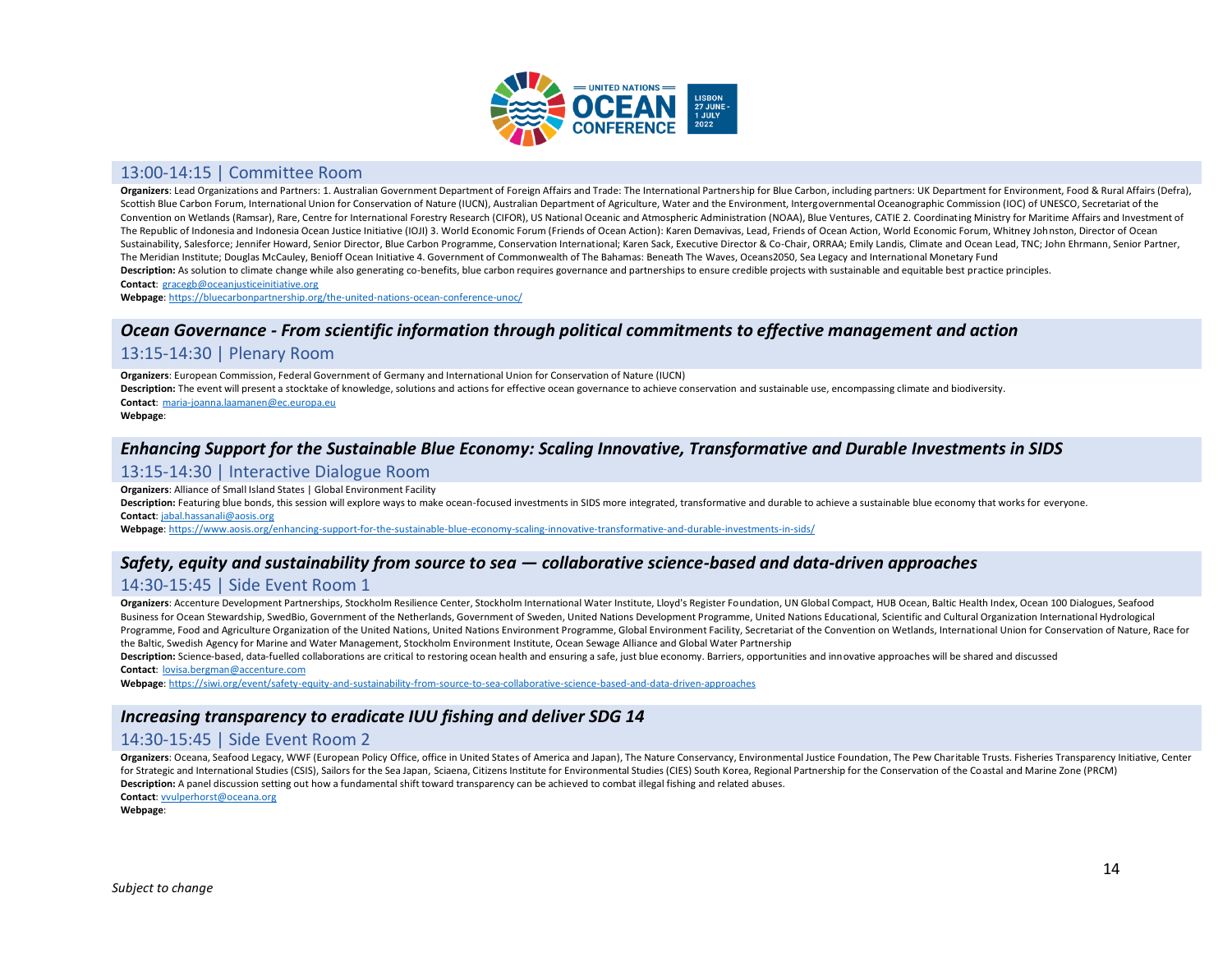

### *Shaping Africa's Sustainable Blue Economy*

#### 14:30-15:45 | Committee Room

**Organizers:** African Union Commission - AUDA-NEPAD

**Description:** This side event provides a convening space for African stakeholders to amplify partnerships, actions and commitments for the sustainable development of Africa's oceans. **Contact**: [MossaeB@africa-union.org](mailto:MossaeB@africa-union.org)

**Webpage**:

#### *Blue economy and decarbonization to meet the climate crisis: an international agenda*

#### 16:00-17:15 | Side Event Room 1

**Organizers**: Portuguese Association for Business Ethics (Portugal), Calouste Gulbenkian Foundation (Portugal), Instituto Português do Mar e da Atmosfera – IPMA (Portugal). **Description:** Fostering transatlantic cooperation for the blue economy and building an innovation ecosystem for the blue bioeconomy to promote decarbonization and sustainable growth. **Contact**: [apee@apee.pt](mailto:apee@apee.pt)

**Webpage**:

# *Towards a Universal Declaration of Ocean Rights*

#### 16:00-17:15 | Side Event Room 2

**Organizers**: Cabo Verde Government, Earth Law Centre, Mirpuri Foundation, The Danny Faure Foundation, The Ocean Race, The Seychelles Government **Description:** This event focuses on the need to recognise the ocean´s rights to help accelerate the SDG targets and examines how a Universal Declaration of Ocean Rights could influence this. **Contact**: [summits@theoceanrace.com](mailto:summits@theoceanrace.com)

**Webpage**[: https://drive.google.com/drive/folders/1G8K5wPUW9hYTzxp0uZO1gqoZaLKKqpgt](https://drive.google.com/drive/folders/1G8K5wPUW9hYTzxp0uZO1gqoZaLKKqpgt)

#### *The Commonwealth Blue Charter: an emerging success story for troubled waters*

#### 16:00-17:15 | Committee Room

**Organizers**: Commonwealth Secretariat Description: This high-level panel, open to all, will feature some of actions being taken by 47 countries under the Blue Charter, discuss the unique Action Group model, new announcements, and lessons learned. **Contact**: [bluecharter@commonwealth.int](mailto:bluecharter@commonwealth.int) **Webpage**[: https://thecommonwealth.org/events](https://thecommonwealth.org/events)

*TBC* 17:30-18:45 | Side Event Room 1

**Organizers**: **Description: Contact**: **Webpage**:

### *Crime, corruption, and environment: a criminal justice approach for ocean action and achieving SDG 14*

### 17:30-18:45 | Side Event Room 2

**Organizers**: United Nations Office on Drugs and Crime (UNODC), United Nations Food and Agriculture Organization (FAO), Wildlife Justice Commission (WJC) Description: The event will outline the links between crimes, incl. crimes in the fisheries sector, corruption, and the ocean economy, and discuss the role of enforcement institutions in the global ocean action. **Contact**: [lejda.toci@un.org](mailto:lejda.toci@un.org) **Webpage**: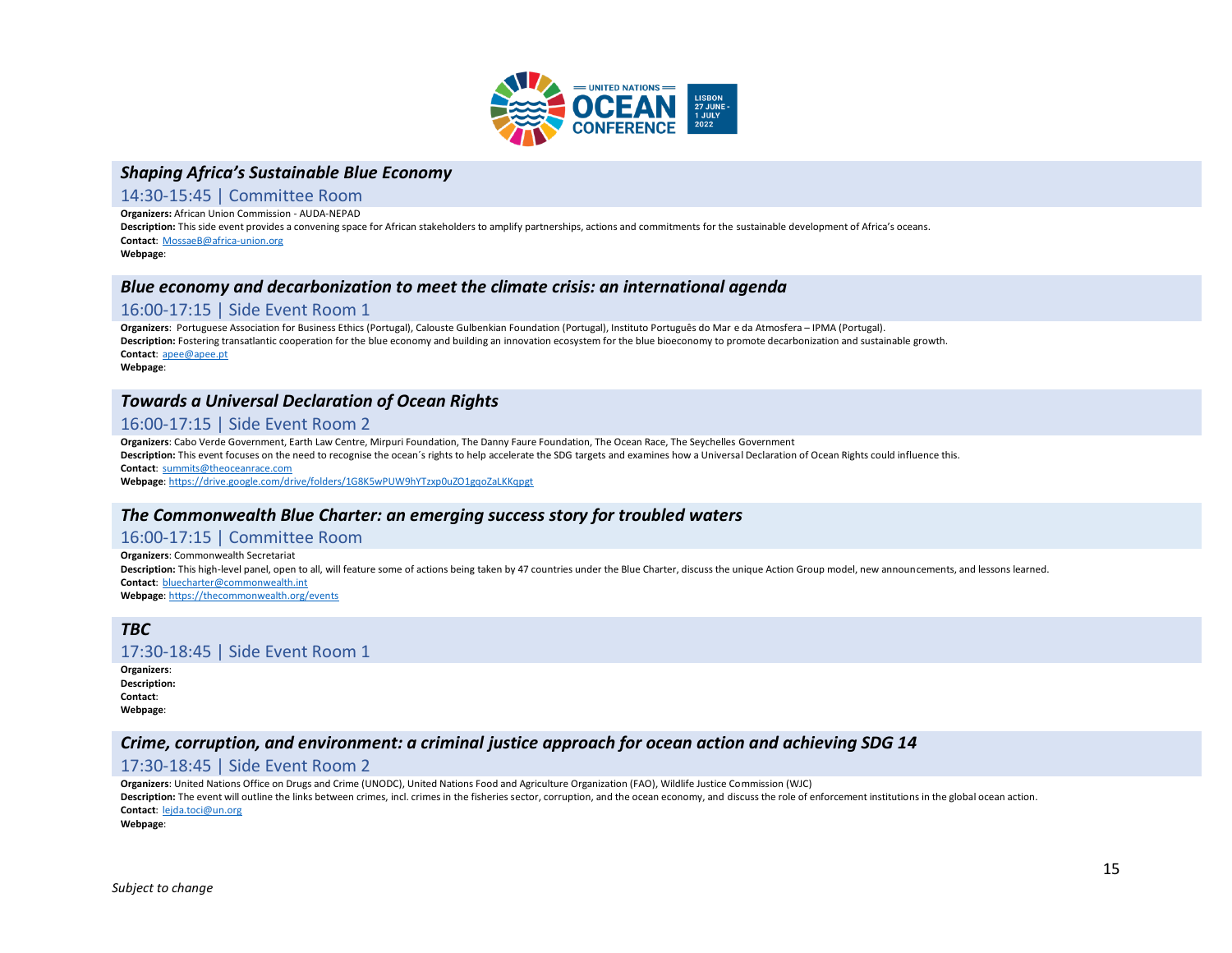

## *Protecting the ocean: Action time for the High Ambition Coalition on BBNJ*

#### 17:30-18:45 | Committee Room

**Organizers**: The Republic of Portugal, The Republic of France, The European Union, The High Seas Alliance

**Description:** The UN Ocean Conference, the last major ocean related event before IGC5, presents a unique opportunity to reaffirm and enlarge the political support for the conclusion of the BBNJ Treaty. **Contact**[: unoc\\_hacbbnj@mne.pt](mailto:unoc_hacbbnj@mne.pt)

**Webpage**[: https://onu.missaoportugal.mne.gov.pt/en/portugal-in-the-un/other](https://onu.missaoportugal.mne.gov.pt/en/portugal-in-the-un/other)

# Friday 1 July

# *Weathering Political Uncertainty of Large-Scale Conservation Projects – A Leader's Perspective to the Dialogue*

#### 10:00-11:15 | Committee Room

**Organizers**: GLISPA, Blue Nature Alliance, UNDP GEF-SGP, Micronesia Conservation Trust, Big Ocean.

**Description**: High level representatives of islands and organisations working with islands discuss how to sustain Large-Scale Conservation Projects through successive election cycles or changes in leadership. **Contact**: [info@glispa.org](mailto:info@glispa.org)

**Webpage**:

### *Transforming Ocean Economies: Building Sustainable and Resilient Ocean Tourism and Coastal Cities*

### 10:00-11:15 | Side Event Room 1

**Organizers**: Government of Jamaica, World Resources Institute and the Stimson Center

Description: Launch of a new body of knowledge from the Ocean Panel to accelerate progress on sustainable and resilient coastal and marine tourism and highlight CORVI as a key tool to improve coastal resilience **Contact**: [eliza.northrop@wri.org](mailto:eliza.northrop@wri.org)

**Webpage**:

# *Effective Maritime Security for Ocean Governance - Resilient Oceans and Maritime Security: Innovation and Partnerships*

#### 10:00-11:15 | Side Event Room 2

**Organizers**: Portugal and the United Nations Office on Drugs and Crime (UNODC) Global Maritime Crime Programme

Description: Interactive panel on the use of innovation in preventing maritime environmental crimes and fighting transnational organised maritime crime: the link maritime security-sustainable ocean governance. **Contact**: [ana.costapereira@mne.pt](mailto:ana.costapereira@mne.pt)

**Webpage**[: https://drive.google.com/file/d/1zo-Fzra4u1oUR8kbYR\\_r2m7XlYVUwmMm/view?usp=sharing](https://drive.google.com/file/d/1zo-Fzra4u1oUR8kbYR_r2m7XlYVUwmMm/view?usp=sharing)

# *Protecting the Chagos Archipelago: Towards SDG-14, Sustainability and Self-Determination Through a New Marine Protected Area*

### 11:30-12:45 | Committee Room

**Organizers**: Government of Mauritius Description: Committed to protecting the marine environment and implementing SDG 14, Mauritius will present its proposed MPA in the Chagos Archipelago and will invite partnerships for its management. **Contact**: [chagosmpa@gmail.com](mailto:chagosmpa@gmail.com) **Webpage**: chagosarchipelago.govmu.org

*Quality Matters: Enhancing Governance, Effective Management and Resilience of Marine Protected Areas for Multiple Co-benefits*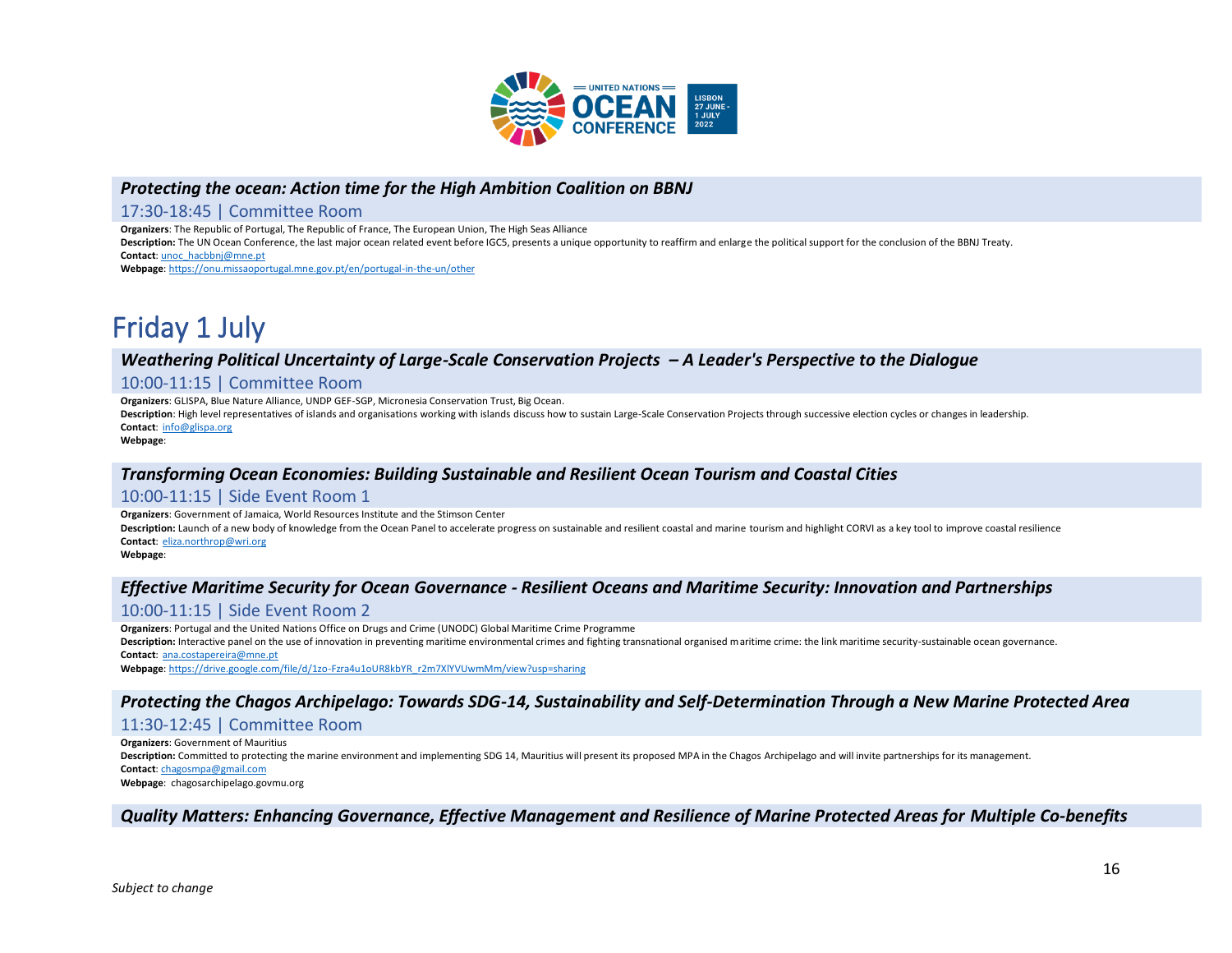

#### 11:30-12:45 | Side Event Room 1

**Organizers**: Ecuador Government, Charles Darwin Foundation, ReWild, Jocotoco Foundation, Marine Conservation Institute, The Nature Conservancy (moderator), UNEP (moderator) Description: Dive into effective MPA implementation globally (e.g., Galápagos and Eastern Tropical Pacific), explore innovative planning and finance tools and strategies, and celebrate the 2022 Blue Park Awards. **Contact**: [emcleod@tnc.org](mailto:emcleod@tnc.org)

**Webpage**[: https://www.darwinfoundation.org/en/](https://www.darwinfoundation.org/en/) [; https://marine-conservation.org/2022-unoc-Quality-Matters/](https://marine-conservation.org/2022-unoc-Quality-Matters/) [; https://www.nature.org/en-us/](https://www.nature.org/en-us/)

# *Cultural and sustainable management of Islands blue economies and oceans ecosystems*

# 11:30-12:45 | Side Event Room 2

Organizers: Government of Fiji ; Government of Seychelles ; Pacific Islands Forum Secretariat ; Office of the Pacific Ocean Commissioner ; Asian Development Bank ; International Union for Conservation of Nature ; Small Isl Description: This event will enable SIDS to share innovative solutions, success stories, sustainable financing mechanisms and how to overcome hurdles to allow partnerships towards a sustainable blue economy. **Contact**: [engel.raygadas@presidence.pf](mailto:engel.raygadas@presidence.pf)

**Webpage**:

# *African Member States, Governments and Civil Society Organizations to Prioritize 30% of African Ocean and Local Coastal Communities that Fully Respects and Integrates Indigenous Rights and Indigenous Leadership.*

### 13:00-14:15 | Side Event Room 1

**Organizers**: The government of Cameroon through the Ministry of Environment, Protection of Nature, and Sustainable Development, Global Aid for Africa (GAA), and 30x30 Network Campaign for Africa (NECA) **Description:** Prioritizing 30% of African Ocean and Local Coastal Communities that Fully Respects and Integrates Indigenous Rights and Indigenous Leadership. " **Contact**: [globalaidwilson@gmail.com](mailto:globalaidwilson@gmail.com)

**Webpage**[: https://30x30campaign4africa.org/gaa-un-ocean-conference-2022/](https://30x30campaign4africa.org/gaa-un-ocean-conference-2022/)

#### *It's all about people: Building inclusive leadership and cross-sectoral collaboration for a thriving ocean*

#### 13:00-14:15 | Side Event Room 2

Organizers: UNESCO, Edinburgh University - Edinburgh Ocean Leaders, Planeta Océano, Australian Association for Environmental Education (AAEE), Biosfera 1, Blue Ventures CoopeSoliDar R.L, Early Career Ocean Professional Pro (ECOP), International Pacific Marine Educators Network (IPMEN), GRID-Arendal, I AM WATER, IUCN - International Union for Conservation of Nature, Locally Managed Marine Area Network International, Marine Conservation Action (MCAF) of the New England Aquarium, Maritime Archaeology Trust, MigraMar, Misión Tiburón, Mission Blue, National Museum of Kenya, Nausicaá - National Sea Center, Ocean Decade Heritage Network, Ocean Knowledge Action Network (KAN), Ocean Policy Research Institute of the Sasakawa Peace Foundation (OPRI-SPF), Panama - Ministry of the Environment, Prince Albert II of Monaco Foundation, Qingdao Marine Conservation Society, SciDipGLOBAL, SpeSeas, S Against Sewage, The Centre for the Ocean and the Arctic at UiT The Arctic University of Norway, The Ocean Foundation, The Pacific Community (SPC), Universidade Federal de São Paulo, Universidade Nuova de Lisboa, University Florida - College of Marine Science, Upwell

**Description:** A sustainable ocean demands new thinking, learning from the past, promoting leaders and unprecedented collaboration. Explore best practices worldwide, help us shift mindsets and amplify impact.

**Contact**: [kerstin@planetaoceano.org](mailto:kerstin@planetaoceano.org)

**Webpage**[: https://en.unesco.org/underwater-heritage](https://en.unesco.org/underwater-heritage)

# *Policy Pathways for a Sustainable Future for Small Scale Fisheries: securing viable livelihoods, economies, and resilience of people and*

# *places*

# 13:00-14:15 | Committee Room

**Organizers**: Organisation of African Caribbean and Pacific States (OACPS), Government of Ghana, European Commission- Directorate General of International Partnerships (DG-INTPA) **Description:** .The side event aims to raise awareness of policy actions drawing from practice to promote a productive, resilient, and sustainable small-scale fisheries sector **Contact**: [peter.nyongesa@acp.int](mailto:peter.nyongesa@acp.int)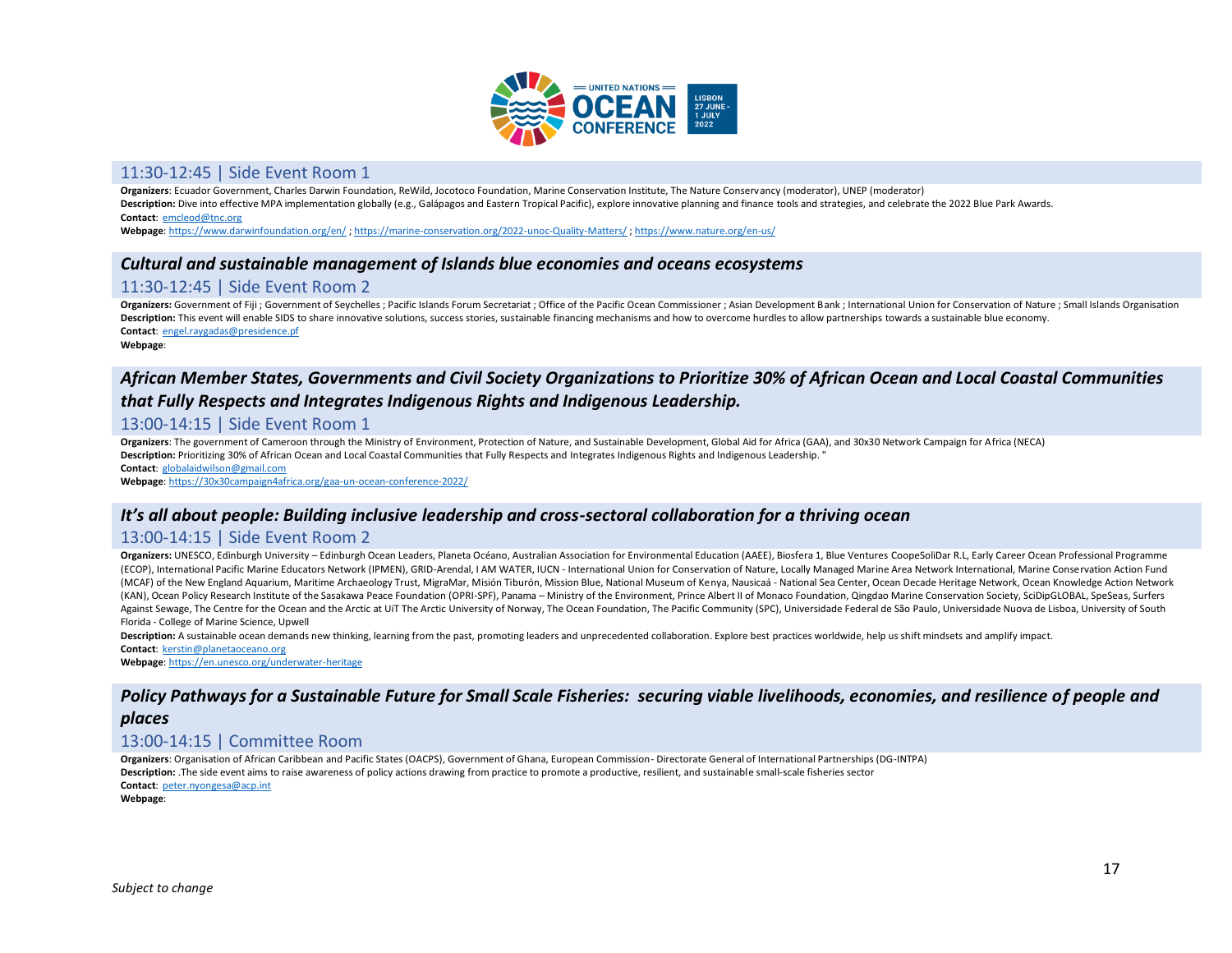

# *One Blue Ocean for One Blue Planet: Actions to Combat Climate Change and Sea-level Rise for our Collective Future*

#### 13:15-14:30 | Plenary Room

Organizers: Pacific Islands Forum (PIF), Alliance of Small Island States (AOSIS), Organisation of African, Pacific and Caribbean States (OACPS), Pacific Community (SPC), Secretariat of the Pacific Regional Environment Prog Fisheries Agency (FFA), Climate Vulnerable Forum (CVF)

**Description:** An action focused high-level event on combatting climate change and rising sea-levels to secure the future of our One Blue Ocean, including the Pacific declaration to preserve maritime boundaries **Contact**: [bethanys@forumsec.org](mailto:bethanys@forumsec.org)

**Webpage**[: www.forumsec.org](http://www.forumsec.org/)

#### *Leveraging Human Rights and Gender Equity to Achieve SDG 14*

#### 14:30-15:45 | Side Event Room 1

**Organizers**: Swedish Society for Nature Conservation (SSNC); Women in Ocean Science C.I.C.; Danish Institute for Human Rights (DIHR) **Description:** The roundtable will discuss human rights and gender equity as a prerequisite to achieve sustainable fisheries, with special attention to women as key actors for change. **Contact**: [sist@humanrights.dk](mailto:sist@humanrights.dk)

**Webpage**[: www.humanrights.dk/promoting-human-rights-fisheries-aquaculture](http://www.humanrights.dk/promoting-human-rights-fisheries-aquaculture)

# *Keeping fishers safe at sea: Film premier & panel debate*

### 14:30-15:45 | Side Event Room 2

**Organizers**: Lloyd's Register Foundation, WEF (Friends of Ocean Action), United Nations Global Compact

**Description:** How do we keep fishers safe at sea? Join us for a premier viewing of a documentary featuring a husband and wife fighting to stay afloat in one of Africa's most vulnerable fishing communities. **Contact**: [beth.elliot@lrfoundation.org.uk](mailto:beth.elliot@lrfoundation.org.uk)

**Webpage**[: https://www.lrfoundation.org.uk/en/lrf-events/](https://www.lrfoundation.org.uk/en/lrf-events/)

### *A Sustainable Blue Pacific Continent : Scaling up action through Ocean Science and Traditional knowledge for informed governance*

#### 14:30-15:45 | Interactive Dialogue Room

Organizers: Australia, Cook Islands, Fiji, France, French Polynesia, New Zealand, Niue, Palau, Papua New Guinea, Republic of Marshall Islands, Samoa, Solomon Islands, Vanuatu, The Intergovernmental Oceanographic Commission (IOC-UNESCO), The Pacific Islands Forum Fisheries Agency (FFA), The Pacific Islands Forum Secretariat (PIFS), The Pacific Community (SPC), Secretariat of the Pacific Regional Environment Programme (SPREP) Description: Integrated ocean management for a sustainable and Resilient Blue Pacific Continent. Scaling up innovative action for a healthy ocean, people and islands informed by science and traditional knowledge **Contact**: [audreyp@sprep.org](mailto:audreyp@sprep.org)

**Webpage**[: https://bit.ly/UNOC2022](https://bit.ly/UNOC2022)

#### *Addressing key challenges in fisheries, aquaculture, and seafood trade policy for sustainable development*

#### 16:00-17:15 | Side Event Room 1

**Organizers**: UNCTAD, DOALOS, IISD, GSSI, and Monterey Bay Aquarium.

**Description:** Well-designed trade policies can provide positive incentives for fish stocks conservation & sustainable aquaculture & at the same time address negative ones.

**Contact**: [david.vivaseugui@unctad.org](mailto:david.vivaseugui@unctad.org)

**Webpage**[: https://unctad.org/meeting/unoc-side-event-addressing-key-challenges-fisheries-aquaculture-and-seafood-trade-policy](https://unctad.org/meeting/unoc-side-event-addressing-key-challenges-fisheries-aquaculture-and-seafood-trade-policy)

# *Ocean and Coastal Observation and Monitoring at scale: Co-Designing the value chain from data to impact through a partnership*

*approach*

16:00-17:15 | Side Event Room 2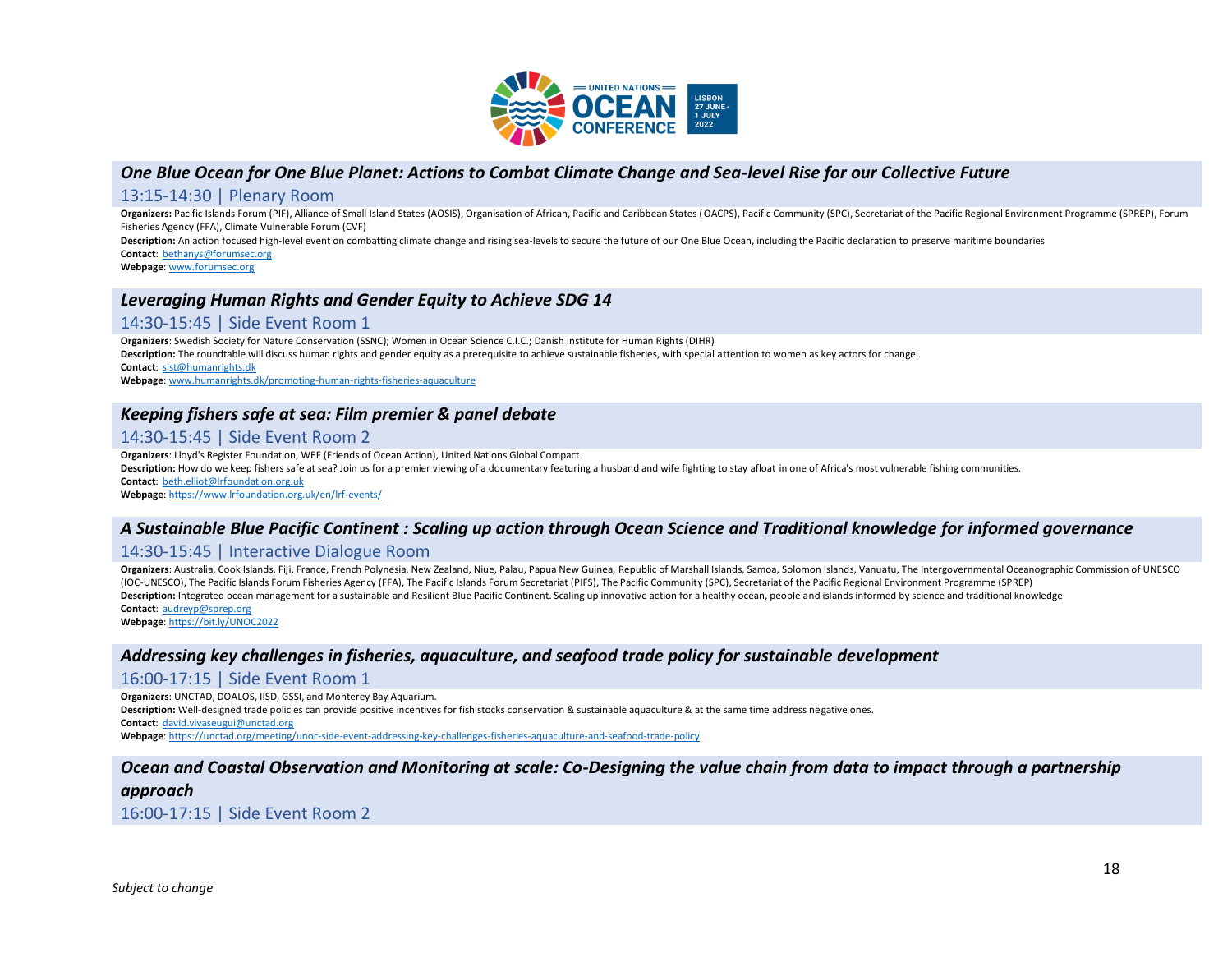

Organizers: UN Environment Programme (UNEP) - Intergovernmental Oceanographic Commission of UNESCO (IOC) - Mercator Ocean International (MOi) - Global Ocean Observing System (GOOS) - G7 Future of the Seas and Ocean Initiat (FSOI)

**Description:** The event emphasizes the importance of partnerships and easily accessible and relevant data for coastal and marine resource management, policy setting and decision-making. **Contact**: [niccolo.bassan@un.org](mailto:niccolo.bassan@un.org)

**Webpage**:

# *TBC*

### 16:00-17:15| Interactive Dialogue Room

**Organizers: Description: Contact**: **Webpage**:

# *Delivering Ocean Solutions for the SDGs: The role of Africa in the Alliance of the UN Decade of Ocean Science for Sustainable Development*

#### 17:30-18:45 | Side Event Room 1

Organizers: Mohammed VI Foundation for Environmental Protection. Intergovernmental Oceanographic Commission of UNESCO: Representative of the Ocean decade Alliance. Hassan II International Center for Environmental training. Directorate General of territorial Authorities of Morocco, National Institute for Fisheries Research (INRH), Early Career Ocean Professional (ECOP).

**Description:** Foundations and philanthropies strengthening the Alliance to meet the challenges of the UN Decade of Ocean Science for Sustainable Development: what role for Africa?

**Contact**: [a.cherkaoui@fm6e.org](mailto:a.cherkaoui@fm6e.org)

**Webpage**[: https://drive.google.com/file/d/1VpSRN-Cs2E5jr0He5y26hJk2P\\_wcyHys/view](https://drive.google.com/file/d/1VpSRN-Cs2E5jr0He5y26hJk2P_wcyHys/view)

#### *Small Island Developing States (SIDS) and Blue Carbon Markets*

#### 17:30-18:45 | Side Event Room 2

**Organizers**: Belize Ministry of Blue Economy and Civil Aviation, SIDS DOCK, GRID-Arendal

Description: A panel discussion on blue carbon experiences, challenges, and needs in SIDS with a focus on creating opportunities for a SIDS blue carbon community based on science, equity, and partnerships. **Contact**: [steven.lutz@grida.no](mailto:steven.lutz@grida.no)

**Webpage**[: https://www.pressoffice.gov.bz/](https://www.pressoffice.gov.bz/)

#### *Promoting implementation of CITES towards sustainable and traceable ocean trade: spotlight on the UNCTAD-OECS Blue BioTrade project*

#### 17:30-18:45 | Interactive Dialogue Room

#### **Organizers:** CITES, UNCTAD, OECS

**Description:** Implementation of CITES marine species listings makes an important contribution towards SDG14. This session discusses the key challenges and highlights the UNCTAD-OECS-CITES Blue BioTrade Project. **Contact**: [rachel.gaughan@un.org](mailto:rachel.gaughan@un.org)

**Webpage**[: https://unctad.org/meeting/unoc-side-event-promoting-implementation-cites-towards-sustainable-and-traceable-ocean](https://unctad.org/meeting/unoc-side-event-promoting-implementation-cites-towards-sustainable-and-traceable-ocean)